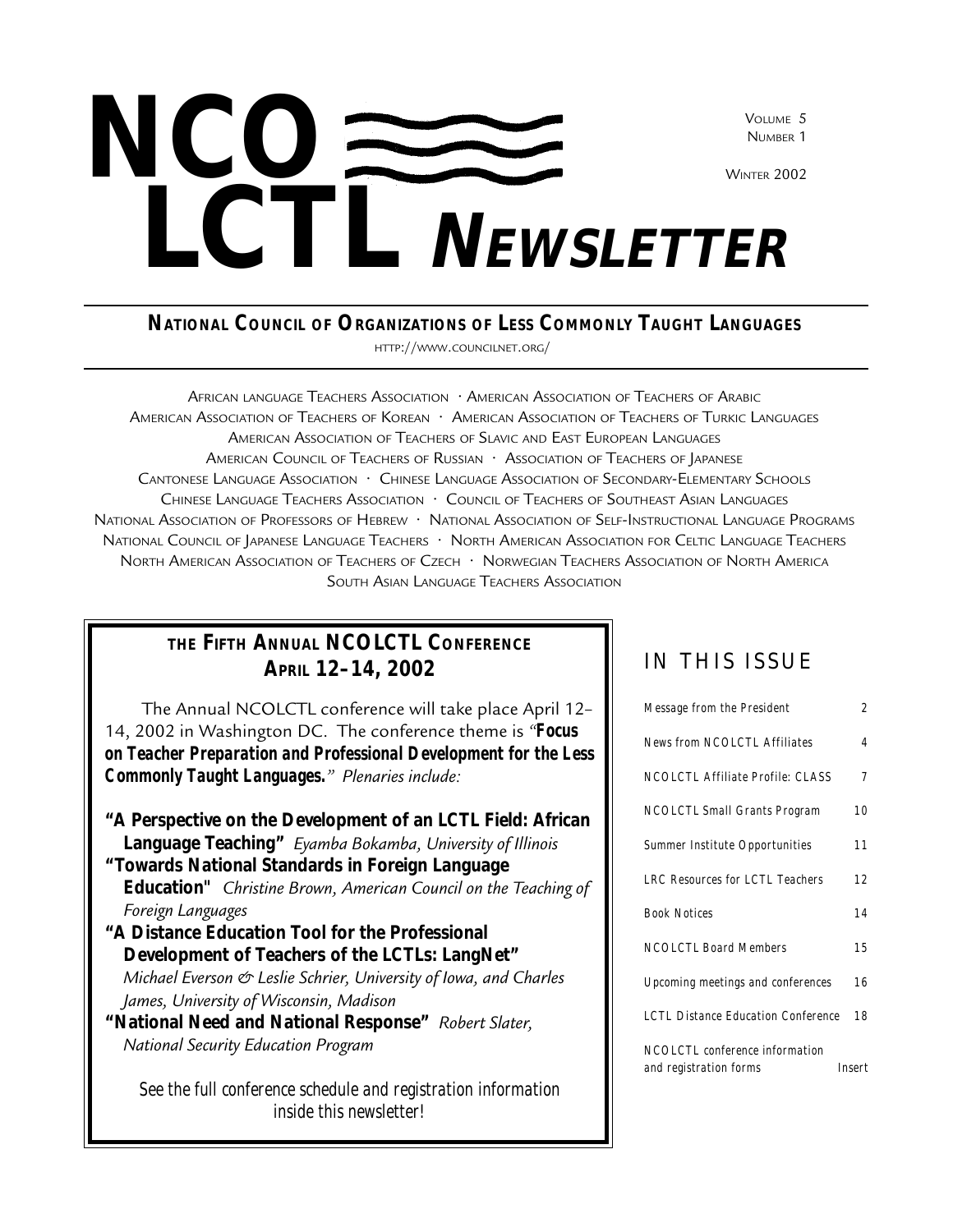# **NCOLCTL PRESIDENT'S MESSAGE: 2002**

During the past year, the topic of foreign language knowledge and ability in the United

States has been written about and discussed in public forums more than any time in my memory. A common theme has been to decry the lack of enough people with superior language skills in the federal government and, by extension, the low number of advanced language students at our universities and colleges. This has especially been obvious since the terrible events of last September 11, but it had begun in the fall of 2000. The following are only a few of many examples.

On September 14 and 19, 2000, two days of hearings were held before the Senate Subcommittee on International Security, Proliferation and Federal Services on the topic of "Foreign Language Capabilities in the Federal Government," where testimony was provided by representatives of the Departments of State, Defense, and Education, and the CIA and FBI, which led to articles like one in *Government Executive* titled "Committee Finds Government's Language Skills Lacking," and in the *Washington Post* titled "On the CIA's Most Wanted List: Translators" (Oct 27). The latter article described "*a dire shortage of translators and line employees proficient in the [less commonly taught] languages."*

On October 12, 2000, the Defense Department publication *Inside the Pentagon* reported that *"foreign language capabilities of U.S. citizens are generally poor compared to the rest of the world due to little and disparate emphasis on foreign language education in elementary and secondary education and a lack of resources*." It asserted that "*the lack of … particularly advanced language skills among professionals in the federal government is indeed an issue of U.S. national security*."

On February 15, 2001, a blue-ribbon National Commission on National Security in the 21st Century, which was chaired by former Senators Gary Hart and Warren B. Rudman, issued its report: *Road Map for National Security: Imperative for Change.* The critical need to invest



a "*government need [for] high-quality people with expertise in the social sciences, foreign languages and humanities*." The report goes on: "*The decreased funding available for these programs from universities and foundations may threaten the ability of the government to produce future leaders with the requisite knowledge—in foreign languages …— to meet 21st century security challenges.*" *(p.88)*

Since the destruction of the World Trade Center this past September, many articles have appeared

across the United States and, indeed, around the world that have focused on the nation's government's critical lack of sufficient individuals with very high-level proficiency in such languages as Arabic, Pashtu, Farsi, and Urdu, to name only a few. The ERIC Clearinghouse on Languages and Linguistics has posted in its December 2001 Online Newsletter an excellent feature article by Sally Morrison entitled "9/11 Brings U.S. Defense Language Needs Into Focus," in which she summarizes the main points of 13 such articles, editorials and reports. (See *http://www.cal.org/ericcll/langlink/ deccurrent2.html.*) A few other major news articles that have addressed this issue since 9/ 11 include:

- "FBI Issues Call for Translators to Assist Probe Investigation: Those Who Speak Arabic, Persian or Afghan Language Needed, But Some are Wary of Helping" (*Los Angeles Times,* September 18, 2001)
- "Wanted: Speakers of Arabic, Farsi: People Fluent in the Languages are in Short Supply in the U.S." (*San Francisco Chronicle,* Sept. 19)
- "U.S. Message Lost Overseas" (*Washington Post,* October 14)
- "Not Just a Lack of Intelligence, a Lack of Skills" (*Washington Post,* October 20)

On January 16, a "National Briefing on Language and National Security" was held at the National Press Club of Washington, D.C., under the sponsorship of the National Foreign



*Frederick H. Jackson*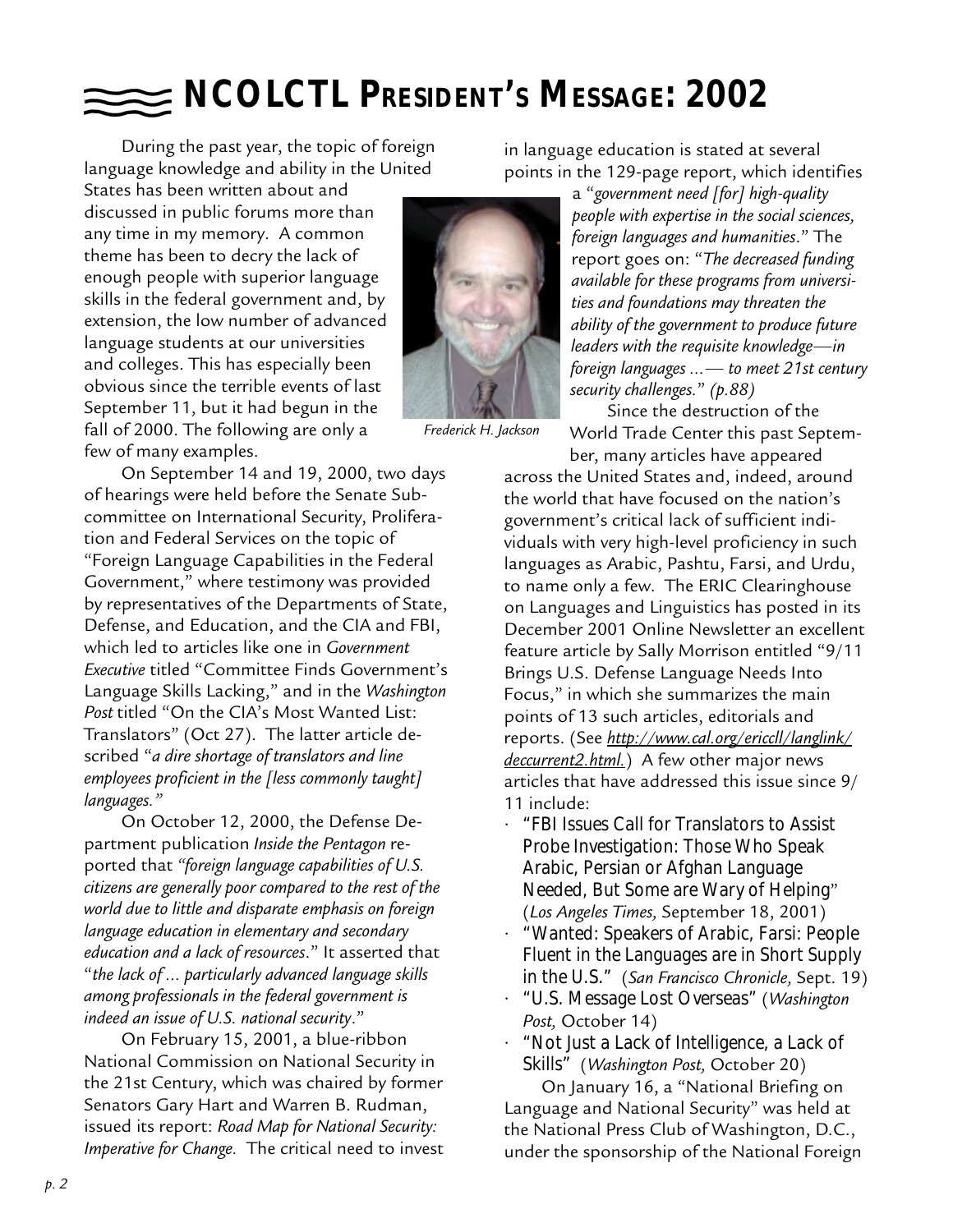Language Center and the National Security Education Program. The transcript, available from the NFLC, is important for anyone interested in our nation's language needs and in how to meet them. Here are three of the quotes that especially caught my attention:

- *"In the changing world environment, the levels of language expertise that were adequate in years past don't cut it today." (Christopher Mellon, quoted by Robert Slater)*
- *"We need to reorient our thinking to see language as a tool, not an end in itself: a tool which allows the professional healthcare worker, economic development expert, policeman … to conduct his business effectively with the counterparts that he is going to work with." (Ambassador James Collins)*
- *"We must underscore that quick fixes will not work. Serious problems, particularly those that have existed for decades, require serious solutions … we must view language expertise as an applied skill that a professional brings to the job. It is not enough to have a basic familiarity in this skill. We would not accept that in other skills. It takes years to develop functional language expertise." (Robert Slater; my emphasis)*

One of the points that all of the speakers were in full agreement on was that ordinary university study of a language—even the four years of a major—is almost never enough preparation to enable an individual to use the language professionally. This is especially true for the less commonly taught languages. To be truly proficient in these languages, a learner has to spend more time in learning them than our current system provides. This can be done by starting language learning much earlier or by extending it well beyond undergraduate study, preferably both. The ERIC Clearinghouse recently published the report *Foreign Language Teaching: What the United States Can Learn from Other Countries* in which the authors surveyed the characteristics of 19 countries with successful foreign language education programs and developed nine generalizations of how the U.S. might improve. One of these is to start foreign language earlier, in primary school. Strikingly, the United States begins foreign language study at an age older by at least two years than any of the countries

surveyed in the report. Equally striking, 15 out of the 17 countries reporting have made foreign language study a compulsory "core" subject in public education, and this is also a recommendation of the report. Fully one-third of the countries have compulsory study of **at least two** foreign languages. *(See: Pufahl, I, N.C. Rhodes, and D. Christian. 2000. ERIC Clearinghouse on Languages and Linguistics.*).

Government language training institutions like FSI and DLI have determined from experience that for an adult native English speaker to learn one of the less commonly taught languages to the threshold of professional proficiency will take a good language learner approximately 1,100 hours of classroom study and another 800 hours of self-study (homework) and four other languages—Arabic, Chinese, Japanese and Korean—take up to twice as long. This figure refers to intensive daily study in classes of six students or fewer. The government schools have determined that larger classes are much less efficient in developing the ability to use language as a tool. In a regular school curriculum—K-12 or college—a foreign language learner is fortunate to have as many as 100 class contact hours in a year, which implies the need for as many as **11 years** of study of a language like Russian or Thai or Turkish in order to approach the level required to begin to carry out basic professional language tasks. For a learner to prepare to perform the kind of very advanced professional work needed by our government and nation would require additional years of study, much of it in the country or countries where the language is spoken.

Part of our tasks as LCTL professionals is, yes, to begin to plan for programs to meet these national needs, including how to better serve our rich communities of heritage learners. Another part, the most pressing part for us now, is for each of us to find ways to communicate clearly to non-language people in positions of responsibility what we, as experts, know that it will take in resources and investment to make it possible for the United States to address the needs.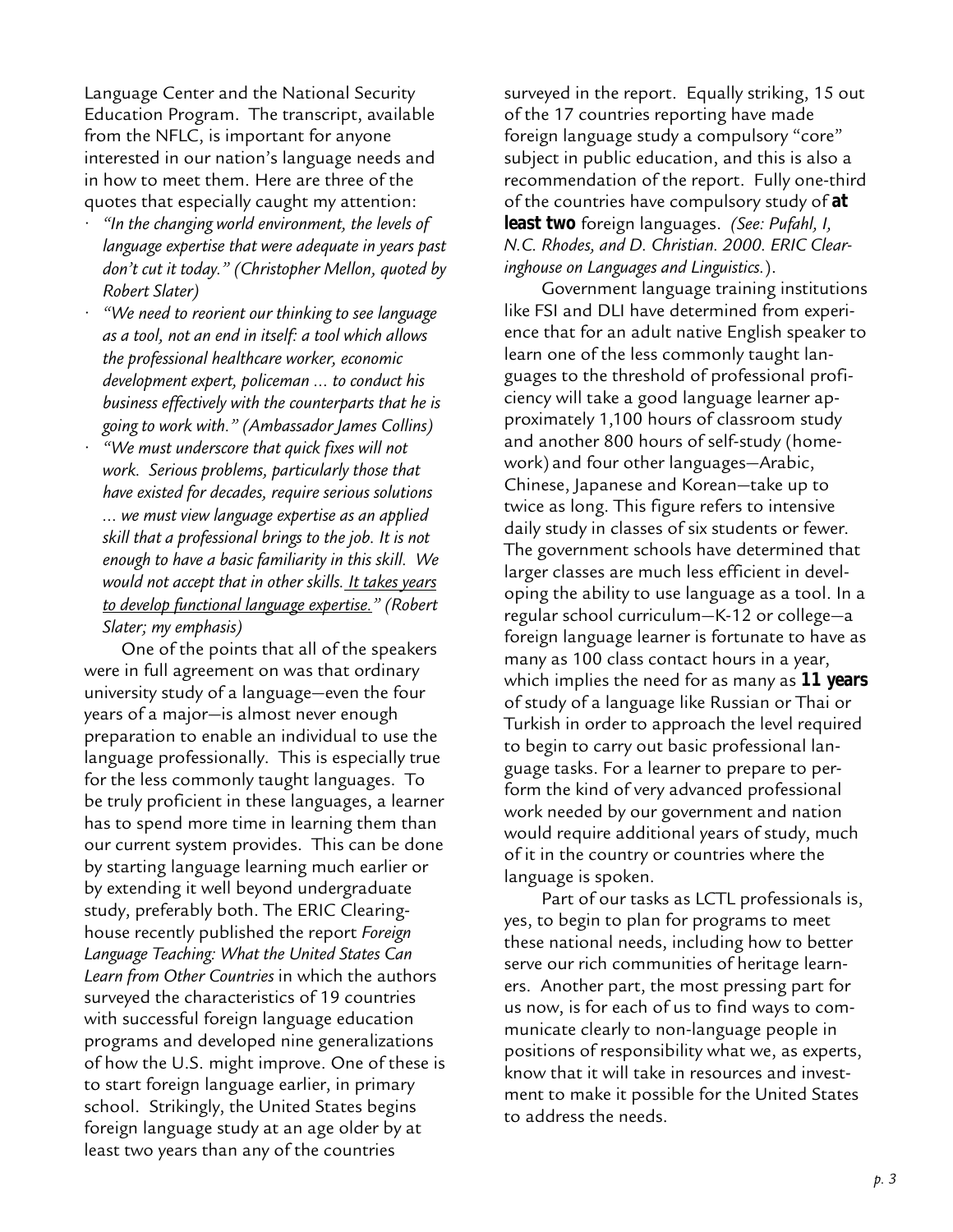# **NEWS FROM NCOLCTL AFFILIATES**

# **NEWS FROM CLASS & CLTA**

**CHINESE LANGUAGE ASSOCIATION OF SECONDARY-ELEMENTARY SCHOOLS CHINESE LANGUAGE TEACHERS ASSOCIATION**

The Henry Luce Foundation has recently made an award to the NCOLCTL to fund a field-wide research and development program to strengthen Chinese language instruction in the US. The Luce Foundation grant will encompass a three-year period of time and will total \$360,000.

The project, The Chinese Language Field Initiative, will be led by the Chinese Language Teachers Association (CLTA) and the Chinese Language Association of Secondary-Elementary Schools (CLASS). Administrative support will be provided by NCOLCTL and consultative expertise by the National Foreign Language Center. The initiative will strengthen the architecture of the Chinese language field at the post-secondary level, and ultimately in all instructional settings, by

- *1) enabling and sustaining field-based collaborative strategic planning,*
- *2) performing critical research on the strengths and needs of the Chinese language field, and*
- *3) developing a national collaborative mechanism for field and program development through resource sharing.*

*Scott McGinnis NCOLCTL Executive Director*

# **NEWS OF THE NAACLT**

**NORTH AMERICAN ASSOCIATION FOR CELTIC LANGUAGE TEACHERS**

The Seventh Annual NAACLT Meeting took place in Jersey City from June 8-10, 2001 at St. Peter's College, just beside New York City. This was one of our more international gatherings with American and Canadian members comparing notes with speakers from Ireland, the Isle of Man, Scotland, and Wales. Our keynote speakers included Dr. Kenneth

Nilsen of St. Francis Xavier University, Nova Scotia and Mrs. Ethel Brogan of Daltaí na Gaeilge, New York. The conference was cosponsored by two regional cultural groups which aided greatly in advertising, getting volunteers, and providing local musicians as needed. Cultural activities included viewing Riverdance on Broadway and an all-day visit to Ellis Island which is located between Jersey City and Manhattan. Unfortunately, the venue of this great gathering brought the sadness, fear, and loss of the events of 9/11/01 even closer to our hearts. Next summer's conference will turn north to Canada. Please visit our website, *http://www.naaclt.org*, for more information.

In addition to conferences, the other major activity of NAACLT is publishing research in our field. In addition to a quarterly newsletter, NAACLT also publishes an annual peer refereed journal, the Journal of Celtic Language Learning. Volume 6 (2001), a thematic issue, focuses on acquiring Celtic languages as first languages. Volume 7 (2002) will return to the format of a 'singles' issue with articles on a variety of areas related to Celtic language learning.

NAACLT successfully competed for a NCOLCTL mini-grant this year. The proposal written by NAACLT member Thomas Ihde sought publication funds to enable field analyses to be reproduced for each of the six Celtic languages. JCLL Co-Editors Nancy Stenson and Muiris Ó Laoire are administering the mini-grant and report that they already have two of the field analyses completed by experts in the field. It is very difficult for NAACLT members, most of whom specialize in only one Celtic language, to stay current on language learning and teaching advances in the other five Celtic languages. It is hoped that these six field analyses will aid NAACLT members to better understand our similarities and differences as North American Celtic language teachers.

*Thomas W. Ihde NAACLT Representative to NCOLCTL p. 4*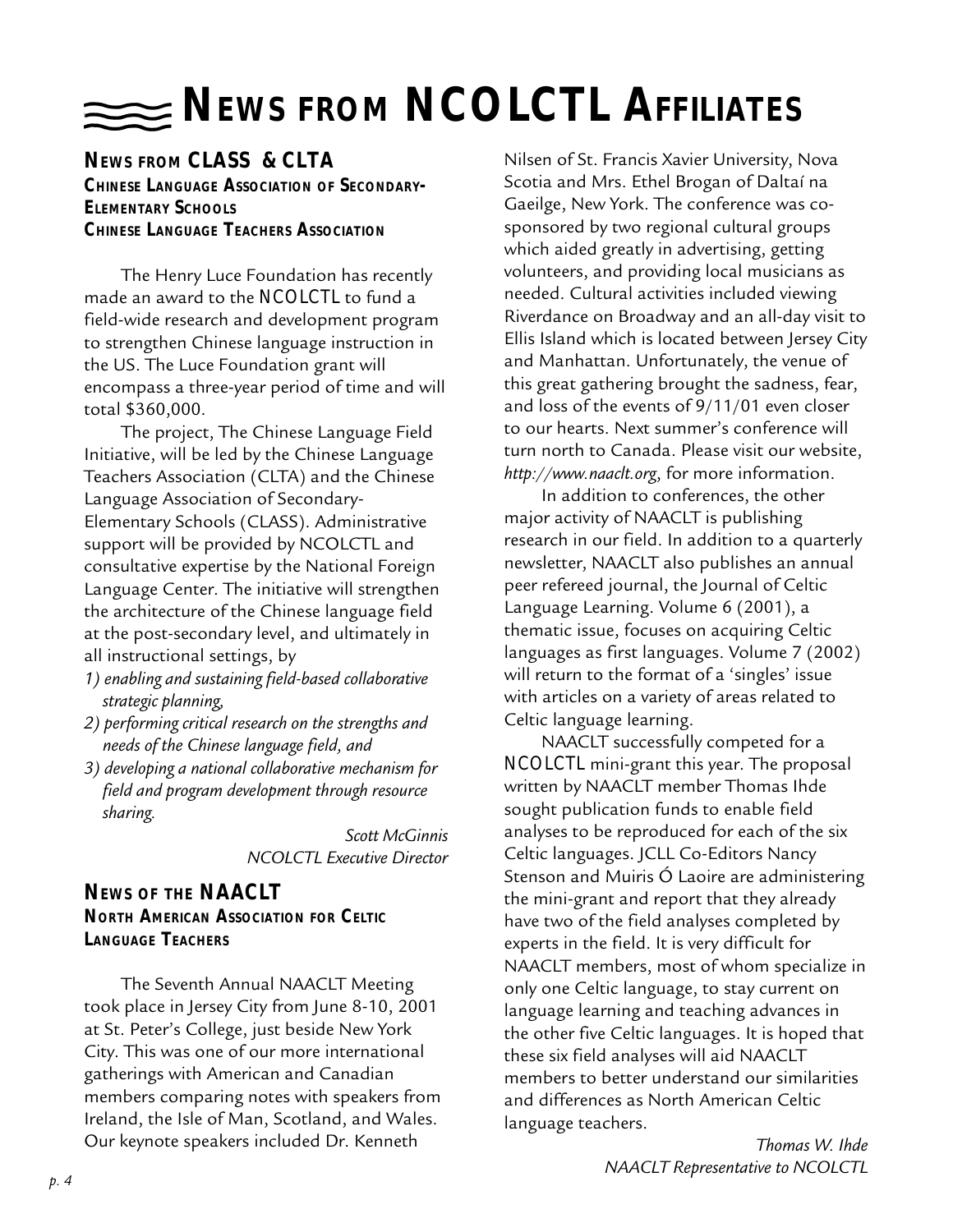# **NEWS FROM AATA AMERICAN ASSOCIATION OF TEACHERS OF ARABIC**

The Arabic field in the US and other English-speaking countries has developed significantly to warrant a document developed by practicing experts in the field that lays out professional standards. Implied in the standards are such topics as teacher training, the knowledge base required, skills in instructional methodology and assessment, the use of new digital technology, teaching different levels and ages, the development of advanced skills, distance learning, involvement in action research, and other relevant areas. Once a set of recommendations or guidelines is developed, teacher feedback will be sought for modifications. Then the document may serve as a basis for a certification program sponsored by such organizations as AATA or ACTFL.

> *Mahdi Alosh malosh@postbox.acs.ohio-state.edu*

# **NEWS FROM NAATC**

**NORTH AMERICAN ASSOCIATION OF TEACHERS OF CZECH**

2001 saw NAATC making a concerted effort to expand its membership and its activities at home and overseas. An e-mail drive targeting renewals pushed membership to over 200 (an impressive figure, considering that there are only around 50 programs in the US where Czech is taught on a permanent basis). Our annual meeting, held as part of the American Association of Teachers of Slavic and East European Languages (AATSEEL) conference, saw an unprecedented five sponsored panels on: Czech literature, Czech linguistics, the Czech heritage speaker dimension, Central European music and Czech language teaching methods. Thanks to a grant from NCOLCTL, we were able to invite a Czech scholar and pedagogy specialist to take part: Dr. Jitka Kramarova of Charles University, Prague, presented an overview of the Czechfor-foreigners methods and materials used in her department, bringing an interesting comparative dimension to the panel and the meeting as a whole.

NAATC has continued to publish its newsletter, Czech Language News, and is expanding it to include more reports on the profession and cooperation with related organizations in the US and abroad, as well as more culturally related features of interest to teachers of both language and literature/ culture.

*Neil Bermel President, NAATC*

# **NEWS FROM AATSEEL AMERICAN ASSOCIATION OF TEACHERS OF SLAVIC AND EAST EUROPEAN LANGUAGES**

The Polish Language Learning Framework (PLLF) is one of the language learning frameworks developed under the auspices of NCOLCTL. It is available at*: http:// www.councilnet.org/papers/pllf.doc*. The broad mission of the learning frameworks is to provide guidelines to better facilitate, promote and coordinate the teaching and learning of the less commonly taught languages in the United States. Therefore, the broad goal of PLLF is to serve the cause of facilitating, promoting and coordinating the teaching and learning of Polish. The specific goals of PLLF are:

- *1) to provide a survey and assessment of the current state of Polish teaching and learning;*
- *2) to provide a framework of theoretical and pedagogical guidelines for Polish language learning, together with a survey and assessment of existing methods and materials;*
- *3) to provide recommendations to further facilitate the teaching and learning of Polish in the United States.*

*Leonard A. Polakiewicz, Waldemar Walczynski and Joanna Radwanska Williams*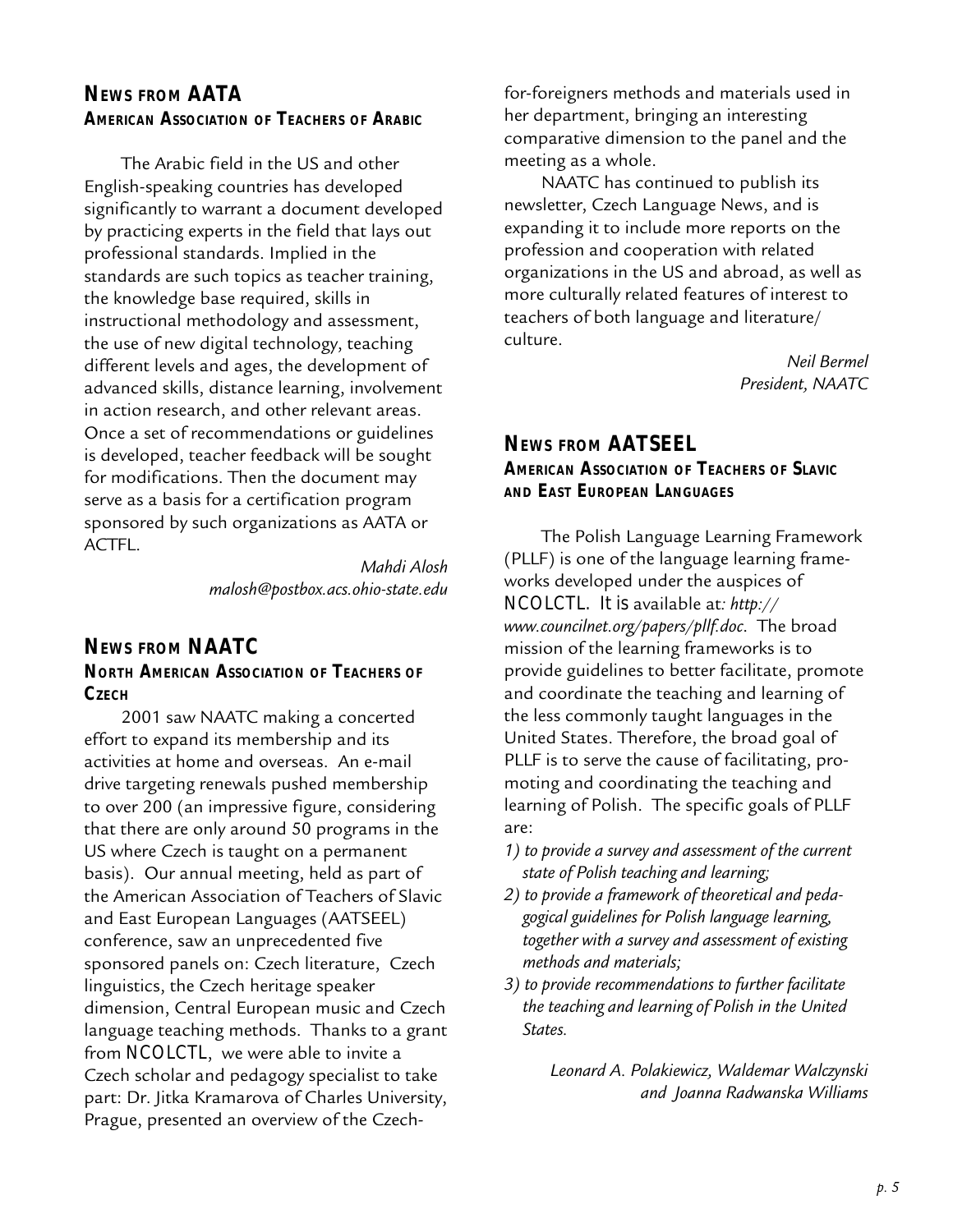# **NEWS FROM SALTA SOUTH ASIAN LANGUAGE TEACHERS ASSOCIATION**

SALTA held its annual meeting during the 30th Annual Conference on South Asian Studies held at the University of Wisconsin, Madison (Oct, 2001). During the meeting a number of topics ranging from heritage learners of South Asian languages to new challenges faced by the profession in the light of the September 11 event were discussed.

Also, Professors James Gair and Tej Bhatia met on September 13 at Cornell University to discuss the changing face of the teaching of South Asian languages. It was decided that efforts will be made in 2002 to submit a proposal to update the directory of South Asian language programs in the US.

> *Tej K. Bhatia Syracuse University*

# **NEWS FROM NASILP**

**NATIONAL ASSOCIATION OF SELF INSTRUCTIONAL LANGUAGE PROGRAMS**

The MaxAuthor program developed in the University of Arizona's Critical Languages Program lets you integrate audio, video, graphics, annotations and exercises into language instruction courseware for delivery on the Internet or via MS-Windows. MaxAuthor 2.5 contains many improvements over version 2.03 and has support for 25 new less commonly taught languages: Albanian, Catalan, Croatian, Czech, Danish, Finnish, Gaelic, Hungarian, Hupa, Indonesian, Kongo, Kurripako, Latin, Luiseno, Nahuatl, Norwegian, Ojibwe, Polish, Romanian, Siswati, Slovak, Slovenian, Swahili, Tagalog, and Xhosa, making a total of 47 languages supported by MaxAuthor. We have some new sample lessons online with video for Croatian and Swahili. It is available for download at *http://cali.arizona.edu/docs/wmaxa/.*

MaxAuthor users worldwide are creating lessons for thousands of students. Some of the users have uploaded MaxAuthor courseware to WebCT and BlackBoard servers. See *http:// cali.arizona.edu/docs/wmaxa/news/* for more

information.

The Critical Languages Series CD-ROMs produced in cooperation with NASILP and NSEP are good examples of the kind of materials you can create for your students using MaxAuthor. CALICO and EUROCALL have published extensive reviews of the Beginning Brazilian Portuguese, Cantonese, Chinese, Kazakh, Korean, and Turkish courseware. See *http://clp.arizona.edu/cls/* for more information or contact Phetsamone Darakham at: *phetsamo@email.arizona.edu*.

*Alex Dunkel University of Arizona*

# **JAPANESE LANGUAGE RESOURCES**

The Center for Applied Japanese Language Studies (CAJLS) is developing online assessments and related materials for teachers of Japanese. The assessments are standardsbased measurement of student proficiency in reading and writing. Students take the assessments online, and the reading results are available to the teacher right after the test. The teacher can use this information to identify topics or functions that students need to work on. They can then access activities to address those needs. These activities are called *Dynamic Activity Templates* (DATs). Teachers can print out the DATs as they appear on the screen, or they can download them onto their hard drives and customize them according to the needs of their students. DATs are embedded in a planning tool called PEP (*Proficiency, Efficiency, and Planning*), which walks teachers through the same steps master teachers go through when planning a course, a unit, and a lesson. PEP allows teachers to search for activities according to topic, function, purpose, and activity type. This system will start coming online in September 2002. For more details about these services contact Olivia Berkey at: *oberkey@oregon.uoregon.edu*.

> *Sachiko Kamioka University of Oregon*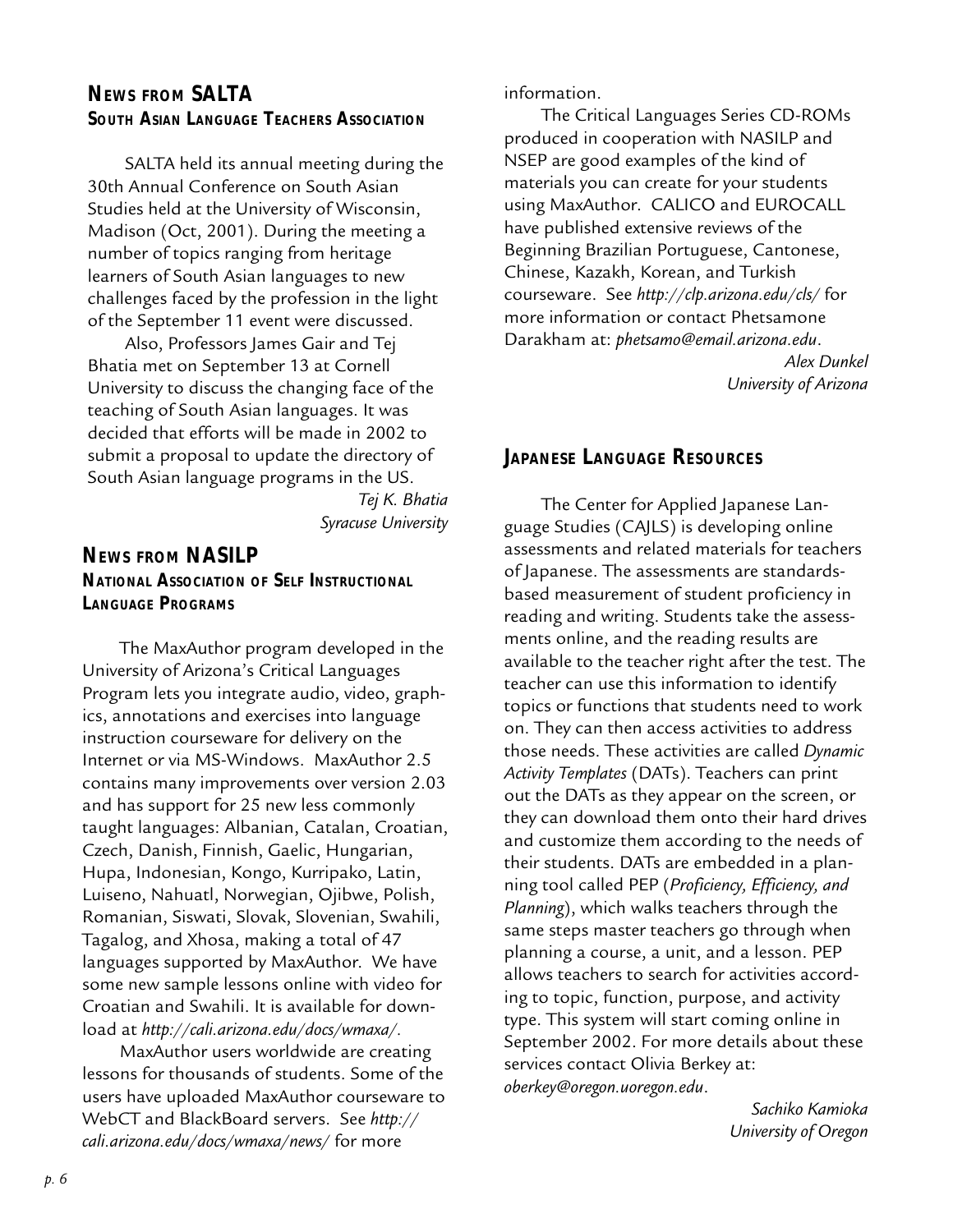# NCOLCTL AFFILIATE PROFILE: CLASS

# **CHINESE LANGUAGE ASSOCIATION OF SECONDARY-ELEMENTARY SCHOOLS (CLASS)**

*by Lucy Lee, President of CLASS during 1998-2001*

# **A BRIEF HISTORY ABOUT CLASS**

While Chinese language instruction has long been a part of the American education system, it has mainly been confined to the university and post undergraduate level as part of special fields such as literature or history. It is only in the past two decades or so that instruction of Chinese language has been extended to high schools, junior high schools, and even elementary schools. This came about mainly due to the far-sighted and ceaseless effort of the Geraldine R. Dodge Foundation. In 1982, the Dodge Foundation began what is known as the "China Initiative," a decade long commitment and effort to bring the Chinese language into the main stream of foreign language curriculum in American high schools. Chinese language programs were given a substantial boost when the Dodge Foundation provided funds to sixty secondary schools to introduce or expand their Chinese language programs.

As the Chinese language instruction in high schools began to develop, it became increasingly clear that the high school Chinese teachers needed to form an organization to provide them with professional support. In 1987 at the first high school Chinese teachers' convention at the Iolani School in Hawaii, the American Secondary School Chinese Language Teachers Association was founded. During the membership meeting in 1989, the official name of the Association "Chinese Language Association of Secondary Schools" was adopted and the Association's constitution was established. In 1994, the membership

approved the change of the Association's name to "CHINESE LANGUAGE ASSOCIATION OF SECONDARY-ELEMENTARY SCHOOLS (also know as CLASS)" in response to the professional needs of the increasing number of members who are Chinese teachers at elementary schools across the United States.

#### **MISSIONS AND MEMBERSHIP**

#### CLASS aims to

- *(1) actively promote the teaching and learning of Chinese at K-12 levels;*
- *(2) encourage effective articulation among teachers of Chinese language at all levels; and*
- *(3) establish a national network for sharing and exchanging curricular resources.*

These objectives have been pursed primarily through the Association's newsletter and regional workshops, and through an annual membership meeting held in conjunction with the national conference of the American Council for the Teaching of Foreign Languages (ACTFL). Any educator who is interested in the teaching and learning of the Chinese language and culture at secondary and elementary schools are welcome to join CLASS. Among the current members, approximately 90% of them are K-12 Chinese teachers, 10% are college professors and educators who are not Chinese teachers but are interested in precollegiate Chinese language instruction. The majority of CLASS members reside in the United States, however, about 5% of them reside outside the United States, mainly in Beijing, Hong Kong, and Taipei. In 1993, CLASS established the National Chinese Honor Society to acknowledge the high academic achievement of high school students studying Chinese as a second language. Like other honor societies, the National Chinese Honor Society not only recognizes the high scholastic achievement but also leadership, character, and community service.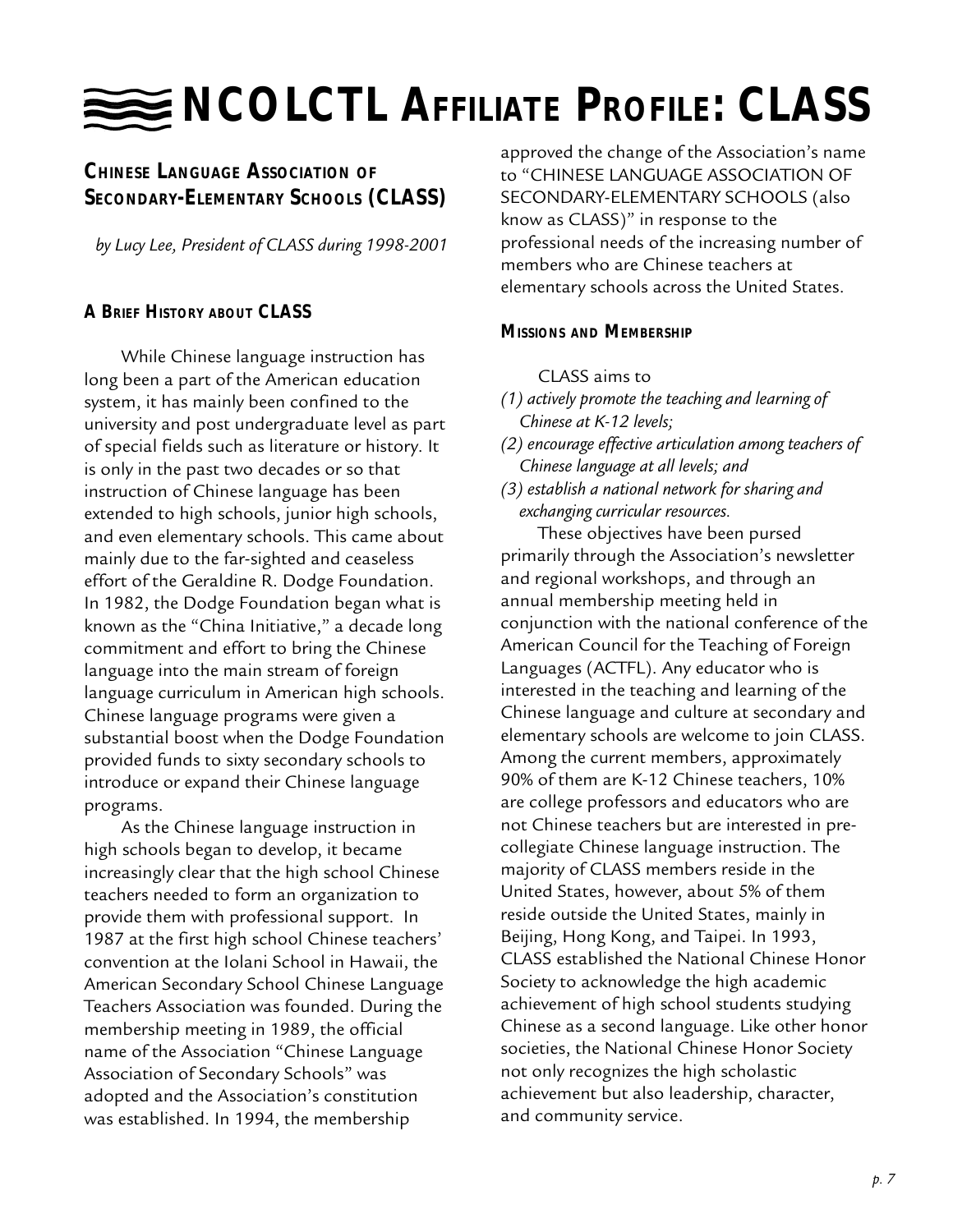### **COLLABORATION AND PARTNERSHIP**

In recent years, CLASS has established itself as a dynamic operational group and has played a leading role in the improvement of the Chinese language in the American public and private schools. CLASS is now a  $501(c)(3)$ organization and a member organization of the National Council of Organizations of Less Commonly Taught Languages (NCOLCT) and the American Council for the Teaching of Foreign Languages (ACTFL). By working closely with the Chinese Language Teachers' Association (CLTA), an organization primary serving post-secondary Chinese teachers, CLASS has facilitated the articulation process between the pre-collegiate and collegiate Chinese language learning environment. Under the auspices of the National Foreign Language Center, the first summit of the leadership of CLASS and CLTA was held in Washing D. C. in the spring of 1999. It was the first time that the officers of these two major Chinese organizations have come together for the purpose of setting mutual priorities and pursing funding options for joint initiative. In August 2001, CLASS leadership participated in the inaugural meeting of the National Chinese Language Commission with CLTA and two national heritage school associations through the Henry Luce Foundation grant awarded to the National Council Organizations of Less Commonly Taught Languages (NCOLCTL).

### **STANDARDS FOR K-12 CHINESE LANGUAGE LEARNERS**

CLASS was one of the principal organizations involved in the development of the national standards for foreign language learning. In the fall of 1995, CLASS launched an important Chinese Standards Project. Since then, CLASS has actively participated in the National Standards in Foreign Language Education Collaborative Project with other national professional organizations of French, German, Italian, Japanese, Latin, Spanish, and Russian in the development of the languagespecific standards and resource materials. *Standards for Chinese Language Learning*, published in 1999, is part of a series of nine language-specific standards documents that complement the *Standards for Foreign Language Learning: Preparing for the 21st Century*. The Chinese standards document took about three years to complete. The feedback solicited through presentations at various state and national conferences, from K-12 Chinese language teachers, college professors and Chinese instructors, as well as specialists in the foreign language field, has been invaluable in honing and refining various sections of the document. It is so crucially important for all CLASS members to put forth a vision of that might be possible if more Chinese programs are initiated at the elementary and middle school levels. The leadership of CLASS was invited by ACTFL and the K-12 National Foreign Language Resource Center at Iowa State University to participate in the New Visions in Foreign Language Education Project in June 2000.

### **PROFESSIONAL SUPPORT AND TRAINING**

CLASS bears a primary responsibility to nurture and in-service K-12 Chinese teachers. It conducted the 1993 and 1995 summer programs at the National Normal University in Taiwan. CLASS continues to forge collaboration and form new partnership with other professional organizations. In the summer of 1997 and 1999, CLASS collaborated with MaFLA (Massachusetts Foreign Language Association) to offer Chinese teachers' immersion program in the New England region. The Global Knowledge Exchange (GKE) has worked with CLASS in seeking ways to enhance the technology as means of communication and as an instructional tool for K-12 Chinese teachers.

During the summer of 2000, CLASS sponsored a summer study program for its members in China. The program included one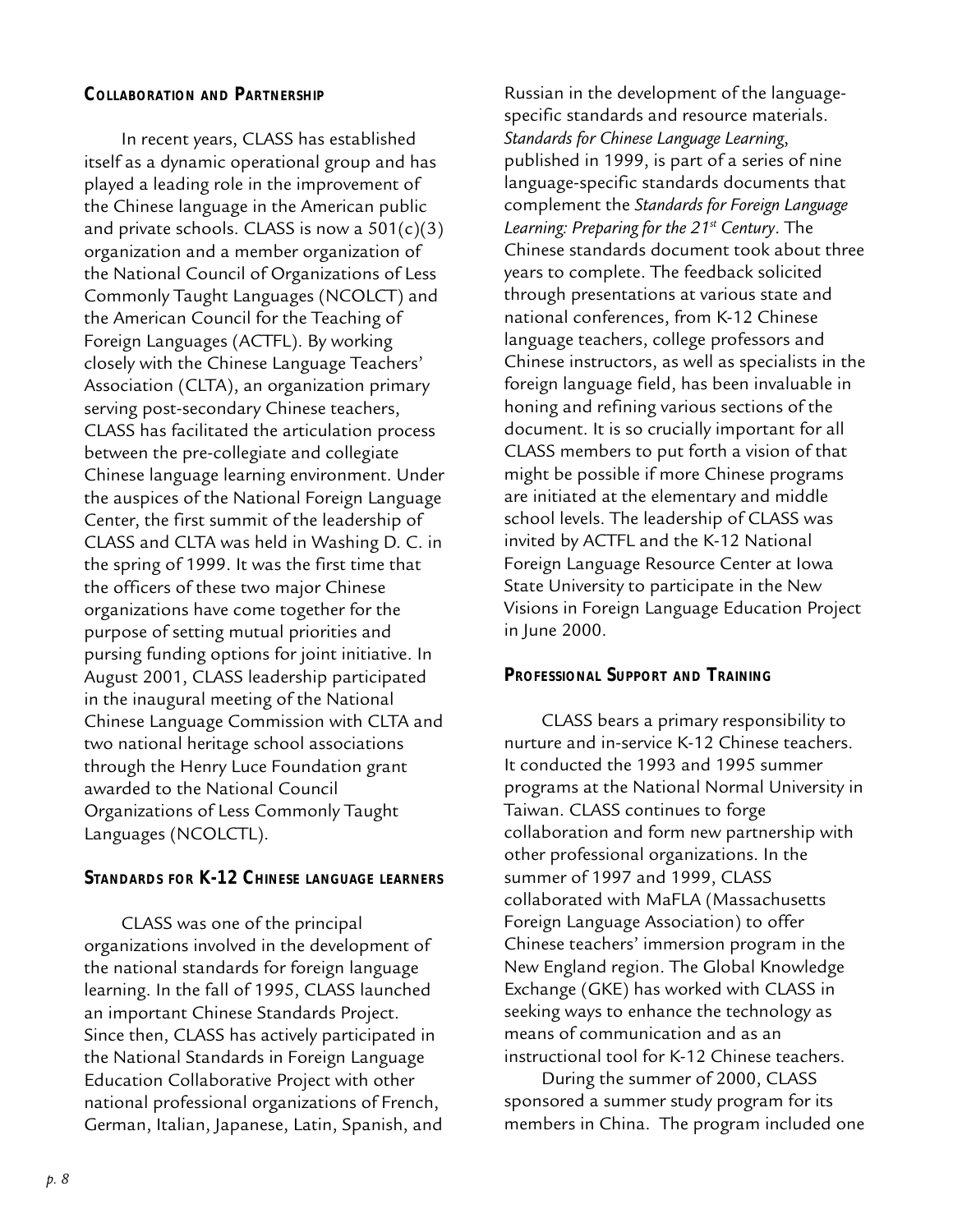week of professional conference and seminars at the Beijing Language and Culture University and a one-week study tour to visit schools and historical sites in Xi'an and Shanghai. CLASS was extremely fortunate to receive generous financial support from the Freeman Foundation, the Global Knowledge Exchange (GKE) Program, the National East Asian Languages Resources Center at Ohio State University, and the East Asian Studies Center at Indiana University. Twenty teachers have received the Freeman Scholarship award during the summer.

In August 2001, CLASS and the Children's Museum in Boston co-sponsored a one and half day workshop in Boston. Twenty-four enthusiastic K-12 Chinese language teachers explored practical ways to challenge student's mind and imagination in learning Chinese through cultural materials presented in the Museum's resource kits and books.

#### **ON-GOING PROJECTS**

CLASS is now entering the third year of a collaborative project with the National East Asian Languages Resource Center (NEALRC) at Ohio State University. This three-year CLASS ACT Project has enabled the CLASS leadership to conduct board and membership meetings at ACTFL conferences. It also permitted the Task Force of the CLASS Curriculum Committee to investigate various foreign language teachers' certification procedures and standards that could later be adapted for certifying K-12 Chinese teachers. At the end of the funding cycle, the Curriculum Committee Task Force will prepare a draft of the recommendations for field review and comments.

### **SERVICE PROVIDER FOR PROFESSIONAL DEVELOPMENT**

CLASS is deeply committed to providing continuing professional development opportunities to improve the teaching of the Chinese language and culture in the American schools. CLASS is now an approved service

provider in New Jersey. As a state provider, CLASS has agreed to meet a list of requirements including the responsibility to ensure that all CLASS professional development programs aligned with the New Jersey Professional Development Standards set by the Department of Education. CLASS is responsible to supply each workshop participant and conference attendee with written documentation that includes the number of professional development hours completed by the participating teacher.

#### **UPCOMING EVENTS AND ACTIVITIES**

# **EAST ASIAN LLEEP CONFERENCE**

*APRIL 12-13, 2002*

Working closely with the National East Asian Languages Resource Center (NEALRC) at Ohio State University, CLASS is the co-sponsor for the East Asian LLEEP Conference in Holiday Inn-OSU at Columbus, Ohio. The theme of this year's conference will be focused on Chinese Teachers' Performance Standards & Program Development. CLASS members contact Yu-lan Lin at *ylin@bps.boston.k12.ma.us* for more information.

### **K-8 ARABIC, CHINESE, HEBREW, AND JAPANESE: TEACHER PREPARATION** *JULY 8-18, 2002*

CLASS has been actively involved in the planning of the summer institute organized by the National K-12 Foreign Language Resource Center at Iowa State University, Ames, Iowa. Visit *http://www.educ.iastate.edu/nflrc* for details.

# **CLASS IN CHINA SUMMER PROGRAM**

## *JULY 22-AUGUST 17, 2002*

With the generous support and assistance from the National Office of Teaching Chinese as a Foreign Language in Beijing, CLASS is planning to hold a four-week summer program in Beijing and Yunan from July 22 to August 17, 2002. Further information will be announced in the spring issue of the CLASS News Update. Contact Lucy Lee at *llee@livingston.org* for details.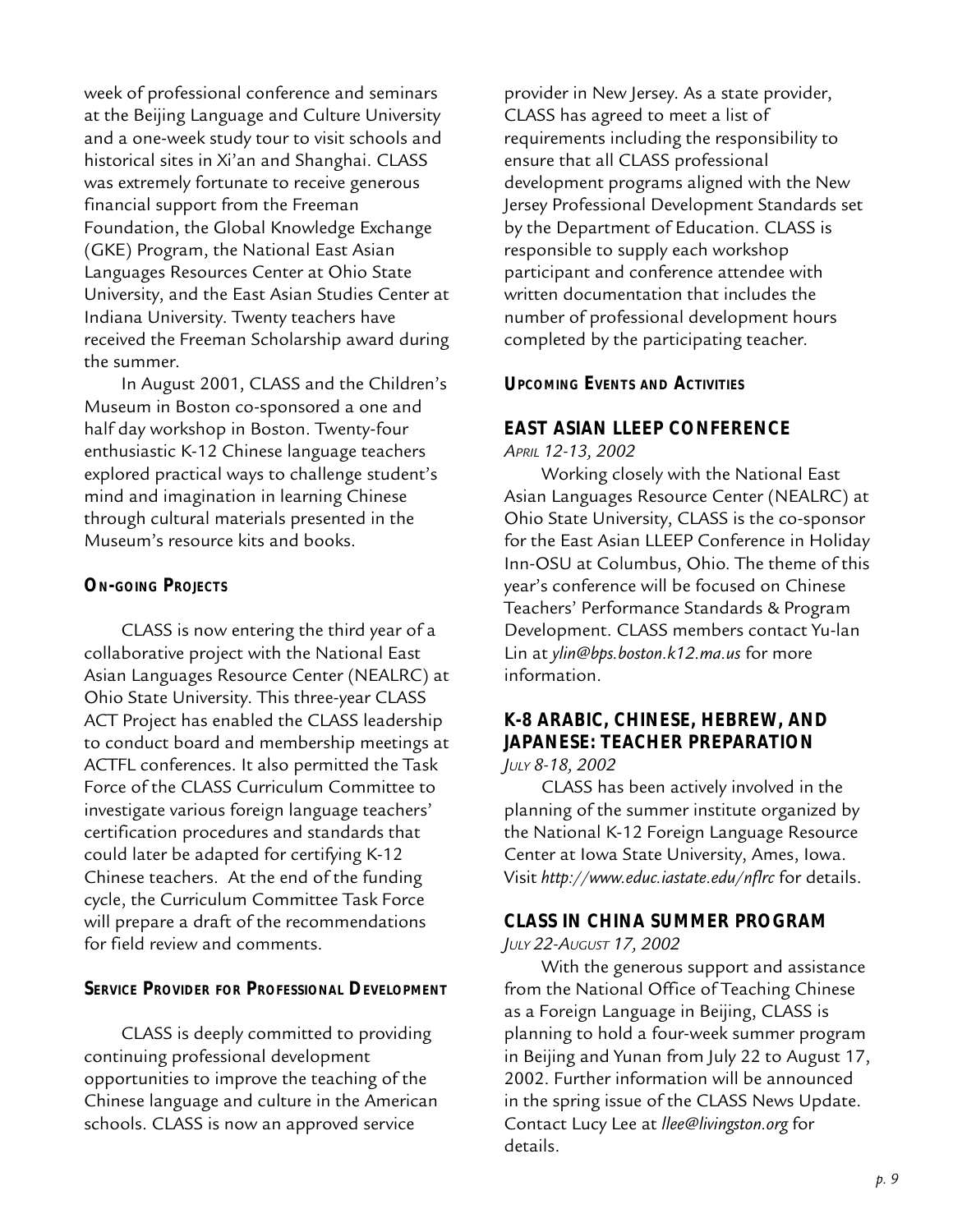# $\approx$  **NCOLCTL SMALL GRANTS**

In the summer 2001, NCOLCTL hosted its first competition for small grants for LCTLs. While the purposes for which the grants will be used vary, the principal criterion for every award was its use for a project that promotes field-building for LCTLs. Each of these one-time only grants is for \$2000 or less. All awardees have provided a significant personal and/or institutional contribution to the success of the proposed project. The grant recipients are required to submit a final report describing how the grant was used, the results of the project, and a copy of any product stemming from the project.

NCOLCTL is pleased to announce the awarding of mini-grants to the following individuals and organizations in 2001:

**• American Council of Teachers of Russian (ACTR)**

*Materials Development in Support of the U.S. Olympiada of Spoken Russian*

- **Alla Nedashkivska, University of Alberta** *Instructional Materials for Advanced Ukrainian*
- **North American Association for Celtic Language Teachers (NAACLT)** *Celtic Language Field Survey and Analysis*
- **North American Association of Teachers of Czech (NAATC)** *Guest Speaker at the International Roundtable on Czech Language Teaching Methods*
- **Ellen Rafferty, University of Wisconsin** *Website of Indonesian Photographic Images*
- **Faye Valtadoros, Lakeview High School, Battle Creek, Michigan** *Professional Development Support for the Japan Foundation Intensive Training Program for Teaching of Japanese*
- **• Etsuyo Yuasa, The Ohio State University** *Individualized Instruction Materials for Advanced Japanese*

To the extent that Council resources permit, the Council hopes to be able to announce similar annual mini-grant competitions in future years to continue to provide seed money support for educators and scholars in the LCTLs. It is anticipated that competition for such grants will henceforth be announced in the spring, with the results known by the end of May.

Final reports that the recipients have submitted electronically may be accessed by clicking on the author's name at the CouncilNet website page at: *http:// www.councilnet.org/pages/ CNet\_Announcements.html#smallgrants*.

# **CARLA LCTL PROJECT MINI-GRANTS AWARDED**

The LCTL project at the Center for Advanced Research on Language Acquisition just announced the recipients of the third round of LCTL mini-grants held in 2001:

- **Casey Bjerregaard Black, Northern State University** *Contemporary Views of Sjælland (Danish)*
- **Pingwen Huang, Northern Illinois University,** *Online Reading Program for Intermediate and Advanced Learners of Vietnamese*
- **Rama Sohonee, Foreign Service Institute,** *Hindi, Interactive Reading in Hindi*
- **Frank Smith, Southeast Asian Studies Summer Institute, U of Wisconsin-Madison** *Reading Roadside Signs in Khmer*

All materials developed as part of this program will be linked to the LCTL Project Website upon completion at: *http://carla.acad.umn.edu/lctl*. Future grant competitions will be dependent upon funding.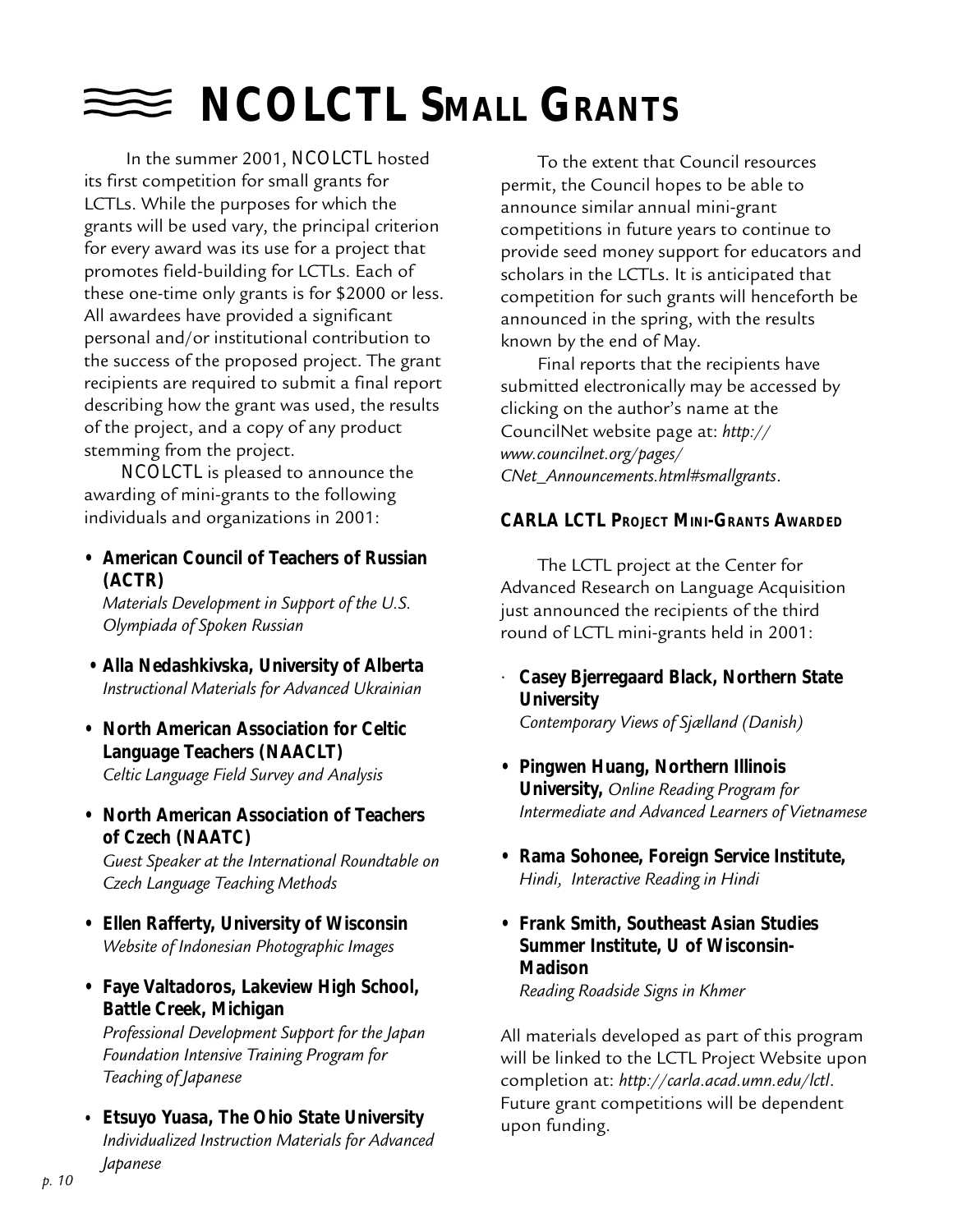# **SUMMER INSTITUTE OPPORTUNITIES**

# **AT THE NATIONAL LANGUAGE RESOURCE CENTERS**

Each of the nine Title VI Language Resource Centers funded by the U.S. Department of Education is sponsoring a wide variety of summer institutes for language teachers, with special opportunities for LCTL teachers. The full list of offerings can be found on the joint Language Resource Center website located at *http://nflrc.msu.edu*. A small sample of the offerings is listed below:

# **• Developing Materials for Less Commonly Taught Languages (LCTLs)**

July 29-August 2, 2002 *The Center for Advanced Research on Language Acquisition (CARLA) at the University of Minnesota*

**• Developing and Managing a Tutorial-Based Language Program for LCTLs** August 5-6, 2002 *The Center for Language Education and Research (CLEAR) at Michigan State University*

**• Multimedia Literacy and Web-based Reading**

July 22-26,2002 *The Language Acquisition Resource Center (LARC) at San Diego State University*

**• African Language Material Development Summer Camp**

June 1 - August 31, 2002 *The National African Language Resource Center (NALRC) at the University of Wisconsin-Madison*

# **• Teaching and Learning Strategies: Arabic K-12**

July 1, 2002 *The National Capital Language Resource Center (NCLRC), a joint program of Georgetown University, The George Washington University and the Center for Applied Linguistics*

**• Training Programs for Teachers of Chinese/Japanese**

June 24 to August 8, 2002 *The National East Asian Language Resource Center (NEALRC) at The Ohio State University*

**• Heritage Learners and National Language Needs (symposium)** June 19-21, 2002

*The National Foreign Language Resource Center (NFLRC) at the University of Hawai'i*

- **K-8 Arabic, Chinese, Hebrew, and Japanese Teacher Preparation** July 8-18, 2002 *The National K-12 Foreign Language Resource Center at Iowa State University*
- **Slavic and East European Languages: Acquisition, Techniques, and Technologies** July 8-17, 2002 *The Slavic and East European Language Resource*

*Center (SEELRC), a joint program of Duke University and the University of North Carolina - Chapel Hill*

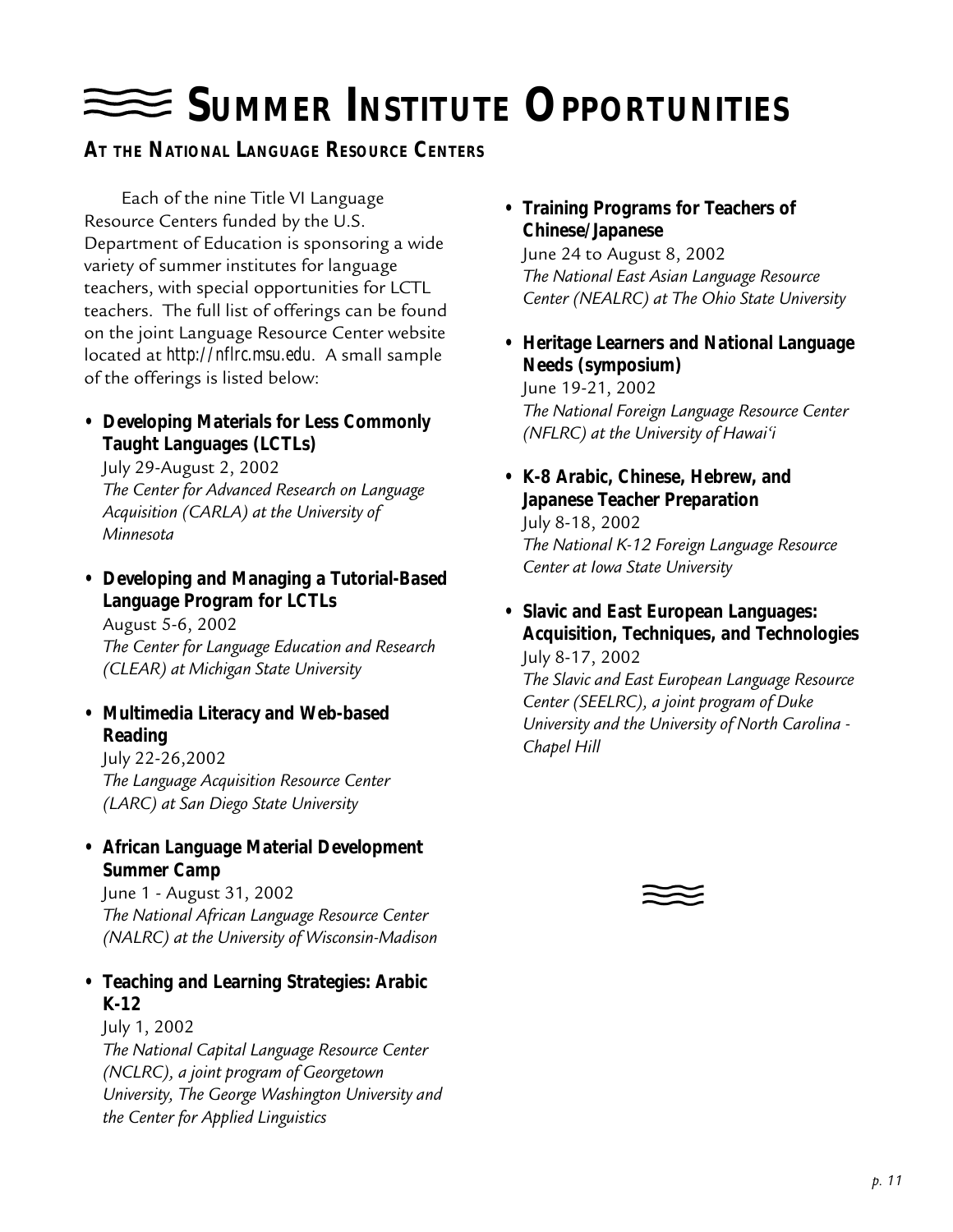# **EXAGGES** LRC RESOURCES FOR LCTL TEACHERS

All nine of the Language Resource Centers (LRCs) funded by the U.S. Department of Education offer many resources for LCTL teachers including publications, curriculum materials, professional development opportunities, journals/newsletters, and more. Many of the LRCs have active partnerships with NCOLCTL affiliates.

The following section highlights just a few of the resources available for LCTL teachers through the LRCs. More can be found on the individual LRC websites or on the joint LRC website located at: *http://nflrc.msu.edu*

# **CENTER FOR ADVANCED RESEARCH ON LANGUAGE ACQUISITION (CARLA)** *http://carla.acad.umn.edu*

**DATABASES OF LCTL OFFERINGS IN NORTH AMERICA**

The databases list courses in K-12, colleges and universities in North America, as well as distance education programs that teach 375 LCTLs during the academic year, with a special database of LCTL summer programs. Each database provides contact information, levels and frequency offered, and web sites wherever possible and can be found at: *http:// carla.acad.umn.edu/lctl/access.html*

#### **VIRTUAL PICTURE ALBUM & VIRTUAL AUDIO VIDEO ARCHIVES**

The VPA is a collection of royalty-free graphics which includes photographs from the Basque Country, China, India, Israel, Ireland, Norway, Poland, Portugal, and Tunisia for teachers to use when they create exercises for their classes. The VAVA includes audio clips of native speech, which teachers can use for creating listening activities. Pictures from the VPA can be combined with audio clips.

VPA: *http://carla.acad.umn.edu/VPA/vpa.html* VAVA: *http://carla.acad.umn.edu/VAVA/vava.html*

#### **LCTL LISTSERVS**

The LCTL Project at CARLA sponsors email discussion lists for teachers of several LCTLs, as well as one for LCTLs in general.

To subscribe to LCTL-T, celtic-t, dutch-t, hebrew-t, hindi-t, korean-t, nordic-t, or polisht, send an e-mail message to: **listserv@tc.umn.edu** with the message: **subscribe <name of list> <your names>**

## **CENTER FOR LANGUAGE EDUCATION AND RESEARCH (CLEAR)** *http://clear.msu.edu*

#### *AFRICAN LANGUAGE TUTORIAL GUIDE* **& VIDEO**

This guide is for use in all African language classrooms with special attention to classes taught in tutorial settings with information about communicative language learning as well as lesson plans for beginners and intermediate and advanced language learners. Contact CLEAR at *clear@msu.edu* to receive your complimentary copy.

#### *BUSINESS CHINESE* **CD-ROM**

This CD-ROM multimedia program is for elementary learners of Mandarin Chinese with an emphasis on language for business communication. For more information visit *http:// clear.msu.edu/chinese/*.

#### *TASK-BASED COMMUNICATIVE GRAMMAR ACTIVITIES FOR JAPANESE AND THAI*

These handbooks provide instructors of Japanese or Thai with instructions and materials for using task-based activities in a communicative classroom. For more information visit *http://clear.msu.edu/tasks/*.

# **LANGUAGE ACQUISITION RESOURCE CENTER (LARC)** *http://larcnet.sdsu.edu*

#### **DIGITAL MEDIA ARCHIVE**

The Digital Media Archive houses a wide array of authentic materials that can be used in the LCTL classroom. The online materials consist of text, graphics, audio, and video components and are currently available in Chinese, Farsi, Japanese, and Korean. Visit the website at *http:// larcdma.sdsu.edu* for more information.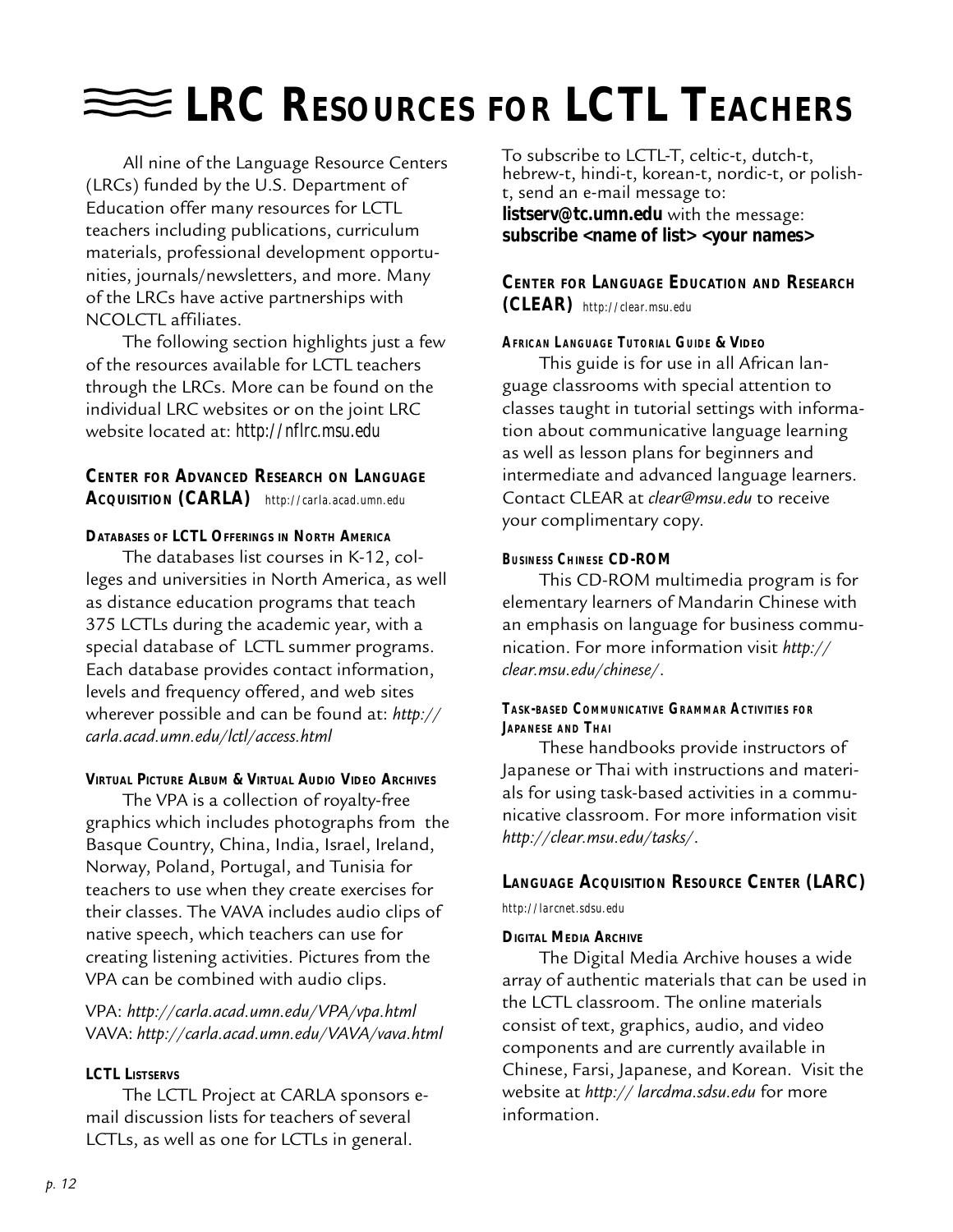#### **NATIONAL AFRICAN LANGUAGE RESOURCE CENTER (NALRC) (NFLRC)** *http://african.lss.wisc.edu http://nflrc.hawaii.edu*

#### *AFRICAN LANGUAGE MATERIALS FOR TEACHING AND LEARNING*

NALRC has developed many resources for African language teachers including Learners Reference Grammars in Swahili, Pulaar, Bambana, Yoruba, Sesotho, Chichewa, Twi, and Zulu. Their publications also include "*African Languages in U.S. Colleges and Universities: Program Development and Administration Guidelines*" and "*African Language Material Development Guidelines and African Language Classroom Management.*" NALRC also offers many professional development opportunities for African language teachers.

## **NATIONAL CAPITAL LANGUAGE RESOURCE CENTER (NCLRC)** *http://www.cal.org/nclrc/*

#### **LANGUAGE PROFICIENCY TESTS**

NCLRC along with the Center for Applied Linguistics has created a series of Simulated Oral Proficiency Interviews for Arabic, Chinese (Mandarin & Cantonese), Hausa, Hebrew, Indonesian, Japanese, and Portuguese. They have also developed tests of reading and listening proficiency for Arabic, Chinese (Mandarin & Cantonese), Hindi and Polish. In addition, the NCLRC has also developed a database of assessments for over 70 languages. See *http://www.cal.org/nclrc/redat.htm*.

# **NATIONAL EAST ASIAN LANGUAGE RESOURCE CENTER (NEALRC)** *http://flc.ohio-state.edu/nflrc/*

#### **PROJECTS AND INITIATIVES**

Projects at the NEALRC fall into and often cross over between the general categories of materials development, teacher training, language institutes and publications. Some of NEALRC's language-specific resources include: *Chinese CAT Listening Comprehension Test, Straight Talk: China Central TV Video Training Modules, Korean Individualized Instruction Materials,* and a *Noh CD-ROM*. NEALRC also offers intensive summer institutes for teachers and learners of East Asian languages.

# **NATIONAL FOREIGN LANGUAGE RESOURCE CENTER**

#### *NFLRC PUBLICATION SERIES*

The NFLRC publishes a extensive range of publications and classroom materials for less commonly taught languages. One of their most recent technical reports, written in Korean, is entitled "*Studies on Korean in Community Schools*" by Lee, Cho, Lee, Song, and O'Grady (Eds.). Another report entitled "*A communicative framework for introductory Japanese language curricula*," created by the Washington State Japanese Language Curriculum Guidelines Committee, was published by the NFLRC in 2001. For a full list of their publications see: *http://nflrc.hawaii.edu/publication\_home.cfm*

#### **NATIONAL K-12 LANGUAGE RESOURCE CENTER**

*http://www.educ.iastate.edu/nflrc/*

#### **K-8 ARABIC, CHINESE, HEBREW, AND JAPANESE: TEACHER PREPARATION SUMMER INSTITUTE**

This institute will enhance the skills of teacher educators and supervisors who prepare pre-service and in-service Arabic, Chinese, Hebrew, and Japanese teachers for the K-8 level, especially those who have little or no personal experience with elementary school students.

# **SLAVIC AND EAST EUROPEAN LANGUAGE RESOURCE CENTER (SEELRC)** *http://www.seelrc.org*

#### *RESOURCES FOR TEACHERS*

SEELRC's website features links to teacher resources for each of their consitutent languages. Detailed resources include websites, syllabi, authentic materials for use in the classroom, and links to other organizations. For the full list visit the website at *http:// seelrc.org/* and click on Resources.

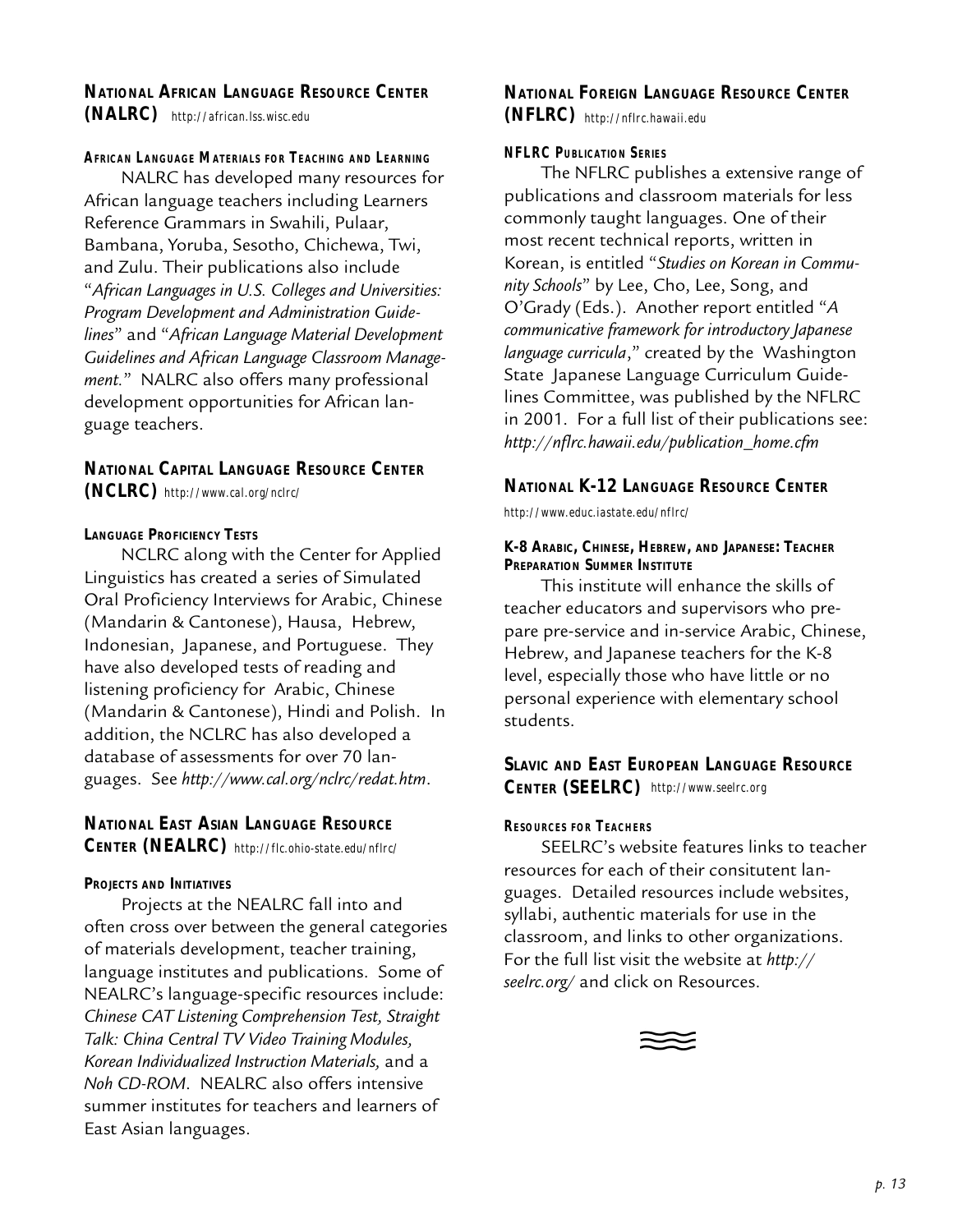# **NCOLCTL** BOOK NOTICES

*PLANNING LESSONS AND COURSES: DESIGNING SEQUENCES OF WORK FOR THE LANGUAGE CLASSROOM.* **TESSA WOODWARD. CAMBRIDGE UNIVERSITY PRESS. 2001.**

Under the general series editorship of Penny Ur, the Cambridge University Press "Handbooks for Language Teachers" provide professional practitioners with several highly practical and useful teaching ideas. Unlike many teacher resource books, moreover, which focus so strongly on the teaching of English as a second or foreign language that it can be difficult for teachers of the less commonly taught languages to see their potential relevance, the value of most of the volumes in this series will be clear almost immediately. Although almost all of them are excellent, some of the ones I have used for LCTL classes are *Five-Minute Activities* by Ur and Wright, *The Standby Book* by Lindstromberg, *Lessons from Nothing* by Marsland, and *Keep Talking* by Klippel. I expect that *Planning Lessons and Courses* (PLC) by Tessa Woodward will become my favorite of all of them.

The first thing a reader is likely to notice about PLC is its informal and collegial tone. For a language teacher to read it is to have an engaging and often funny chat with another teacher who has done a lot of enlightening thinking about what goes on in classrooms, but who has the great good taste to avoid dropping into the lecture mode to talk about her ideas. The following excerpt will give a taste of her writing:

*By 'planning,' I mean what most working teachers do when they say they're planning their lessons and courses. Thus, I take planning to include the following: considering the students, thinking of the content, materials and activities that could go into a course or lesson, jotting these down, having a quiet ponder, cutting things out of magazines and anything else that you feel will help you to teach well and the students to learn a lot…. I also take it as given that*

*plans are just plans. They're not legally binding. We don't have to stick with them come hell or high water. They are to help us shape the space, time and learning we share with students. We can depart from them or stick to them as we, the students and the circumstances seem to need*. (p. 1)

PLC has a superb 14-page introduction (including a thoughtful set of 11 criteria for a "good" language lesson or course where there is "plenty of language learning going on,") followed by eight chapters. Chapter titles are formulated as questions and include: "Who are the Students?"; "What Can Go Into a Lesson?"; "How Do People Learn and So How Do We Teach?"; "What Can We Teach With?"; "What Are Our Freedoms and Constraints?"; etc. Each chapter is rich in examples of planning and suggested class activities. Appearing frequently are brief reflective quotes from teachers about their own experiences. Also appearing throughout the book is thought-provoking exploration of a "gardening metaphor" for what goes on in a lesson or course.

In the chapter on "How Do People Learn…?" the author makes the claim that "there are four main ways of working in the language classroom:

- *1) helping students to find out for themselves,*
- *2) making things plain to them,*
- *3) allowing for periphery learning, and*
- *4) encouraging students to use and refine their understanding." (p. 123)*

She then looks at four common instructional sequences (e.g., Present-Practice-Produce, Task-Based-Learning) to explore the differing strengths of those sequences. Her point is not to say that one is "right" and another "wrong," but to help provide the reader with ways to decide what might be a good approach for a particular class for the learning of particular content.

I read PLC the first time on a three-hour airplane flight, and when I got home I immediately read it again and marked several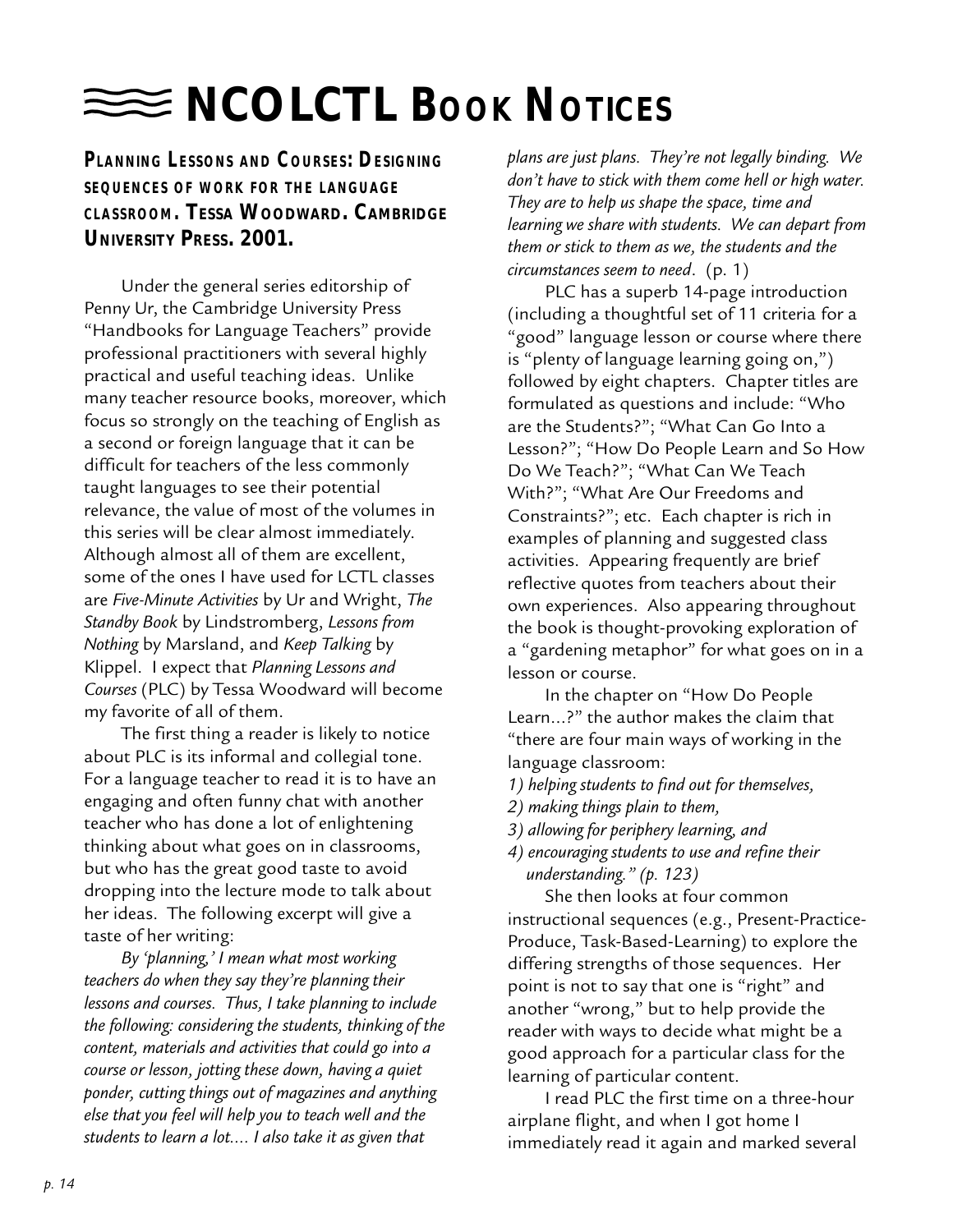parts that I especially like. I keep it on my desk, and I expect to refer to it again often. It is a great read that provided me, at least, with some new insight into language teaching. It also has a short but outstanding bibliography of other excellent teacher resources. I highly recommend it.

*Frederick H. Jackson*

*TRANSLATING AND INTERPRETING IN THE FEDERAL GOVERNMENT.* **THEODORE CRUMP (COMPILER). 2001. AMERICAN TRANSLATORS ASSOCIATION.**

This important report was put together painstakingly in the compiler's spare time during the period 1998-2000, with support and assistance from the National Foreign Language Center, the Society of Federal Linguists, and the federal Interagency Language Roundtable. Although there have obviously been changes to our national priorities since the events of September 11, 2001, which occurred after the report was completed, it still provides the best available data on foreign language needs and capacities throughout the federal government, including outsourced procurement, work opportunities and which languages are especially in demand. It thus provides language students (and faculty) with information about possible language careers in the federal government.

Data for more than 80 federal agencies are provided in the report, including agencies within the Departments of Agriculture, Commerce, Defense, Energy, Health and Human Services, Interior, Justice, State, Transportation, Treasury, and Veterans Affairs. Also included is information about the Central Intelligence Agency and Foreign Broadcast Information Service and such independent agencies as the Environmental Protection Agency, Library of Congress, Peace Corps, U.S. Postal Service, National Science Foundation and N.A.S.A. As might be imagined, data for some agencies are very limited (e.g., CIA), while those for other agencies are quite complete (e.g., FBI, the U.S. Courts). Data were obtained by questionnaire, interview, and published sources. All agencies were asked to review and confirm the information, and some substantially re-wrote it.

The book is available directly from the American Translators Association by sending an email to *maggie@ata.org*. It is a reference that should be made available to students and faculty at any institution where less commonly taught languages are taught.

*Frederick H. Jackson*

# **NCOLCTL BOARD MEMBERS 2001–2002 Frederick H. Jackson, Ph.D., President** *School of Language Studies, Foreign Service Institute* **Antonia Schleicher, Ph.D., Vice President** *Department of African Languages & Literatures, University of Wisconsin* **Laurel R. Rodd, Ph.D., Secretary-Treasurer** *Department of East Asian Languages & Literatures, University of Colorado* **John Schillinger, Ph.D., Past President** *Department of Language and Foreign Study, American University* **Michael E. Everson, Ph.D., Exec. Board** *Department of Curriculum & Instruction College of Education, University of Iowa*

**Lucy Lee, M. Ed., Executive Board** *Livingston High School, Livingston, NJ*

**Scott McGinnis, Ph.D, Executive Director** *Associate for Less Commonly Taught Languages, National Foreign Language Center*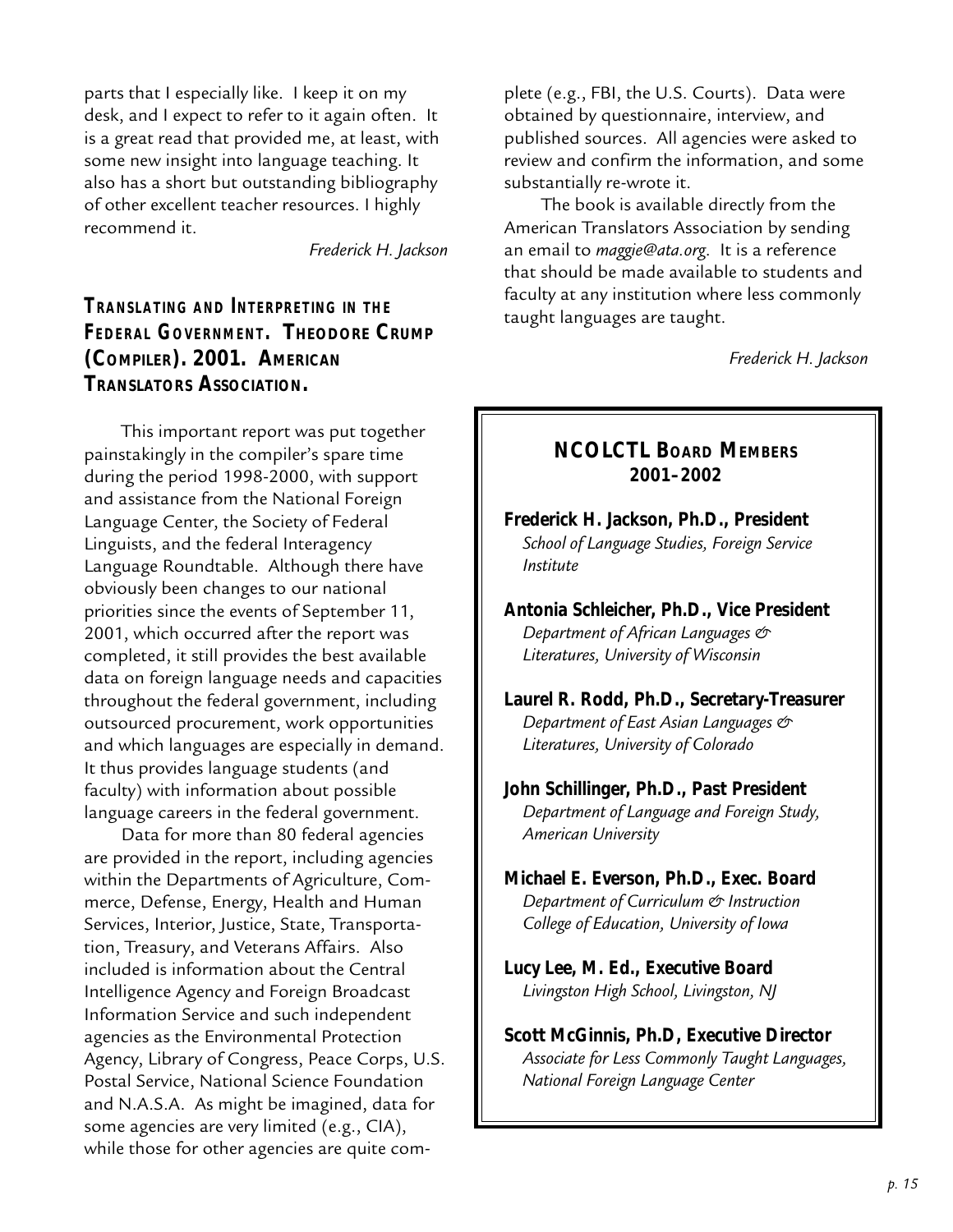# **UPCOMING CONFERENCES**

#### March 7-9, 2002

#### **Georgetown University Round Table on Language & Linguistics (GURT) 2002**

Washington, DC *Contact: GURT 2000, Georgetown University E-mail: gurt@georgetown.edu Web: http://www.georgetown.edu/departments/linguistics/ news/GURT%202002.htm*

#### March 21-23, 2002

#### **African Language Teachers Association** Athens, OH

*Contact: John Mugane or Pat Davidson, Ohio Univ. E-mail mugane@ohio.edu or davidson@ohio.edu. Web: http://www.ohiou.edu/alta/alta\_2002.html.*

#### March 22-24, 2002

#### **Annual Conference on African Linguistics** Athens, OH

*Contact: John Mugane or Pat Davidson, Ohio Univ. E-mail mugane@ohio.edu or davidson@ohio.edu. Web: http://www.ohiou.edu/alta/acal\_2002.html.*

## April 4-7, 2002

### **Association for Asian Studies Annual meeting**

Washington, DC *Contact: Karen Fricke Tel. (734) 665-2490. Fax (734) 665-3801. E-mail kfricke@aasianst.org Web: http://www.aasianst.org/*

### April 6-9, 2002

# **American Association for Applied Linguistics Annual conference**

Salt Lake City, UT *Contact: AAAL Tel. (612) 953-0805, Fax (612) 431-8404 E-mail aaaloffice@aaal.org Web: http://www.aaal.org/*

# April 12-13, 2002

**East Asian LLEEP Conference** Columbus, OH *Contact: u-lan Lin ylin@bps.boston.k12.ma.us*

April 12-14, 2002

#### **National Council of Organizations of Less Commonly Taught Languages** *5th National Conference Arlington, VA*

*Contact: Scott McGinnis, NFLC Tel. (301) 403-1750 x18. Fax (301) 403-1754 E-mail: smcginnis@nflc.org Web: http://www.councilnet.org/*

### April 18-21, 2002

### **Northeast Conference on the Teaching of Foreign Languages** *New York City, NY*

*Contact: Northeast Conference, Dickinson College Tel. (717) 245-1977. Fax (717) 245-1976 E-mail: nectfl@dickinson.edu. Web: http://www.dickinson.edu/nectfl*

### May 2-4, 2002

# **Society for the Advancement of Scandinavian Study**

Salt Lake City, Utah *Contact: SASS E-mail: sass2002@byu.edu Web: http://www.byu.edu/sasslink/documents/ sass\_conference\_about.html*

#### May 24-26, 2002

# **North American Association of Celtic Language Teachers Meeting** Nova Scotia, Canada

*Contact: Thomas W. Ihde, Lehman College-CUNY, Tel. (718) 960-6776 E-mail: tihde@lehman.cuny.edu Web: http://www.naaclt.org*

#### June 17-19, 2002

#### **National Association of Professors of Hebrew** *International Conference on Hebrew Language and Literature* Beer Sheva, Israel Contact: NAPH, Univ. of Wisconsin-Madison

*Tel. (608) 262-3204, Fax (608) 262-9417 E-mail: naph@mhub.facstaff.wisc.edu*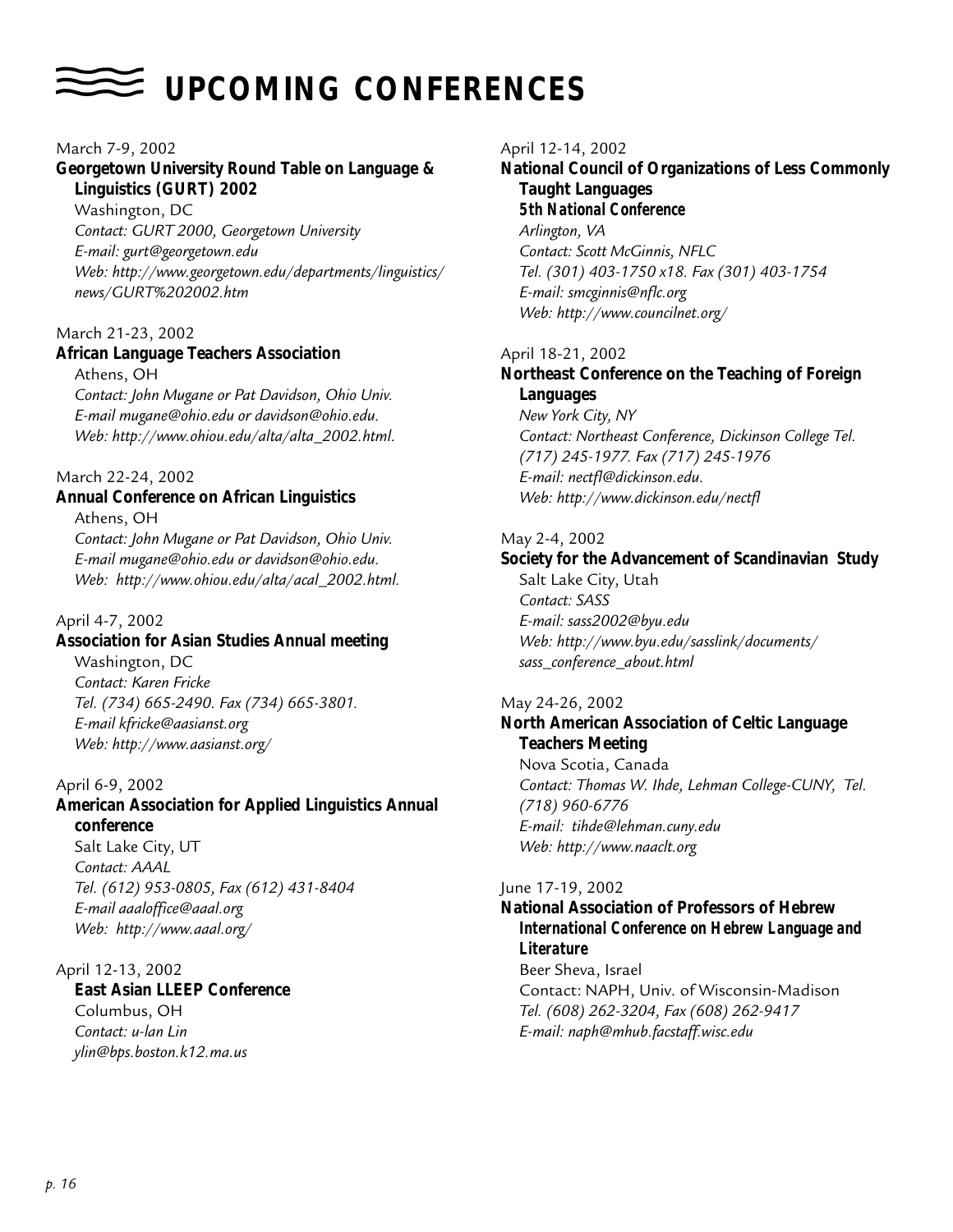July 12–14, 2002

**Council of Teachers of Southeast Asian Languages COTSEAL/SEASSI Annual Conference on SE Asian Applied Linguistics and Language Teaching** Madison, WI

Contact: Prawet Jantharat, Foreign Service Institute *E-mail: jantharatp2@state.gov*

July 22-August 17, 2002 **CLASS in China Summer Program** *Contact: Lucy Lee llee@livingston.or*

#### October 11-13, 2002

**Conference on South Asia**

Madison, WI *Contact: Center for South Asia Tel. (608) 262-4884 E-mail: info@southasia.wisc.edu Web: http://www.wisc.edu/southasia/*

#### October 18-20, 2002

#### **Heritage Languages in America Conference**

Washington, DC *Contact: Scott McGinnis, NFLC Tel. (301) 403-1750 x18, Fax (301) 403-1754 E-mail: smcginnis@nflc.org Web: http://www.cal.org/heritage/conf2002.html*

#### November 1-2, 2002

.

**National Association of Self-Instructional Language Programs** Arlington, VA *Contact: Alex Dunkel , U of Arizona E-mail: adunkel@u.arizona.edu*

November 22-24, 2002 **American Council on the Teaching of Foreign Languages (ACTFL)**

Salt Lake City, UT *Contact: ACTFL Tel. (914) 963-8830, Fax (914) 963-1275 E-mail: actflhq@aol.com Web: http://www.actfl.org/*

November 21-24, 2002 **Chinese Language Teachers Association** *Meeting in conjunction with ACTFL*

Salt Lake City, UT *Contact: Center for Chinese Studies Tel. (808) 956-2692. Fax. (808) 956-2682 E-mail: cyndy@hawaii.edu. Web: http://clta.deall.ohio-state.edu/meeting.htm* November 22-24, 2002 **National Council of Japanese Language Teachers** *Meeting in conjunction with ACTFL*

Salt Lake City, UT *Contact: NCJLT Tel. (303)492-5487, Fax. (303) 492-5856. E-mail: ncjlt@hotmail.com Web: http://www.colorado.edu/ealld/atj/ncjlt/*

#### November 23, 2002

**American Association of Teachers of Arabic** *in conjunction with Middle East Studies Association* Washington, DC *Contact: John Eisele, College of William & Mary Tel. (757) 221-3145 E-mail: jceise@facstaff.wm.edu Web: http://www.wm.edu/aata/*

#### November 23-26, 2002

**American Assoc. of Teachers of Turkic Languages** *in conjunction with Middle East Studies Association* Washington, DC *Contact: AATT, Princeton University Tel. (609) 258-1435, Fax (609) 258-1242. E-mail: ehgilson@princeton.edu Web: http://www.princeton.edu/~ehgilson/aatt.html*

#### December 27-30, 2002

**American Association of Teachers of Slavic and East European Languages (AATSEEL) & American Council of Teachers of Russian** *New York City, New York Contact: AATSEEL Fax: (520) 885-2663 E-mail: aatseel@compuserve.com Web:http://clover.slavic.pitt.edu/~aatseel/*

#### December 27-30 **North American Association of Teachers of Czech** Location to be Announced *Contact: Masako Fidler, Brown University Tel. (401)-863-3933, Fax (401) 863-7330 E-mail: masako\_fidler@brown.edu. Web: http://www.language.brown.edu/NAATC/*

#### December 27-30, 2002

**Modern Language Association of America** New York City, New York *Contact: MLA Tel (646) 576-5000, Fax (646) 458-0030. E-mail: convention@mla.org Web: http://www.mla.org.*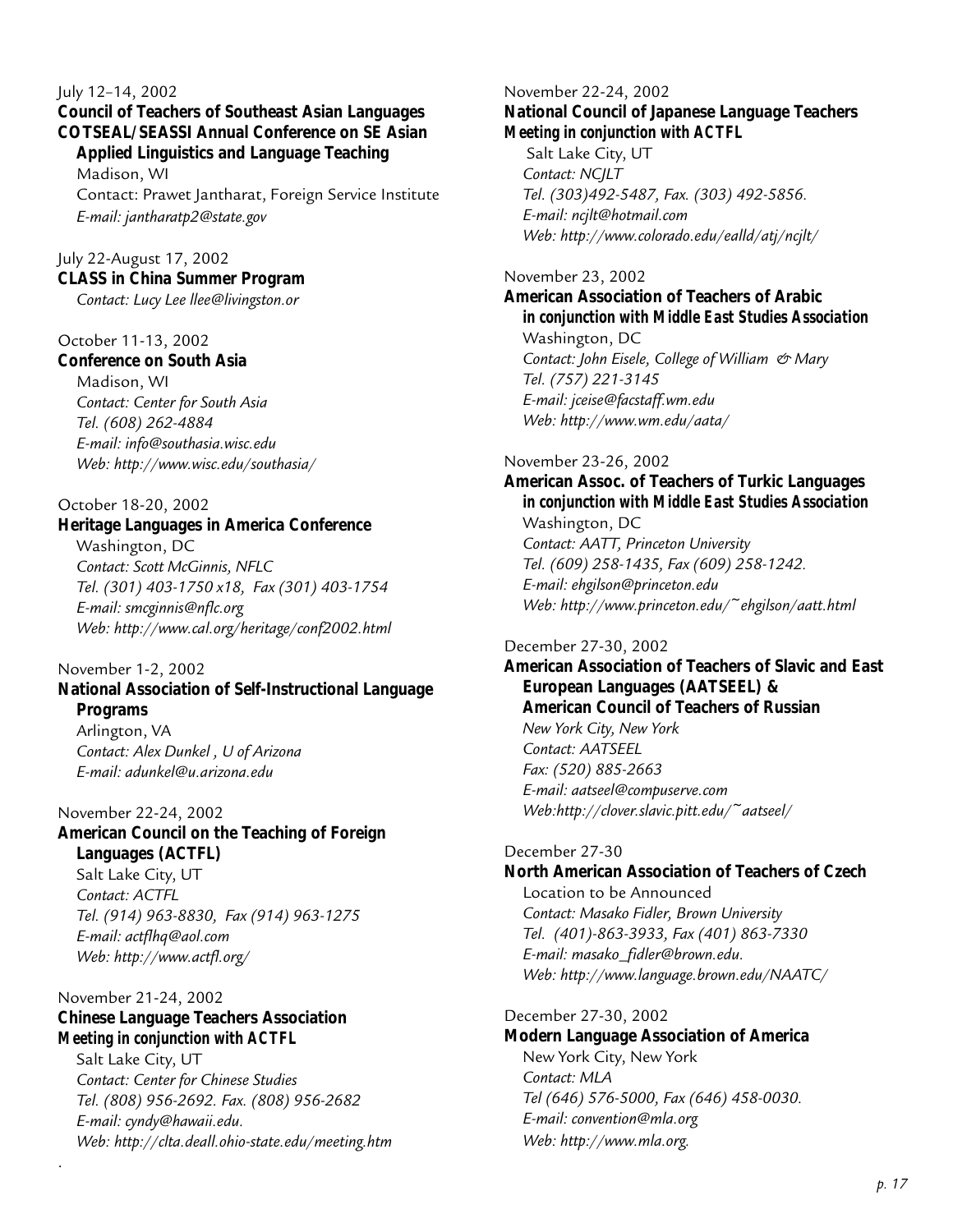# **EXAMPLE EDUCATION & THE LCTLS**

The Distance Learning of the Less Commonly Taught Languages conference was held from February 1-3, 2002 in Arlington,

provided a rare opportunity for both language and area studies experts to come together and discuss the state of the art and future plans for

Virginia. Sponsored by Michigan State University and its National and Language Resource Centers, and in collaboration with the National Foreign Language Center,

**"Organize the technology to meet the needs of the lessons, not vice-versa."**

*Elizabeth Hoffman*

NCOLCTL, and the Language Resource Centers at the University of Minnesota (CARLA) and the University of Hawaii at Manoa (NFLRC), the conference drew attention to the need to develop new courses and programs in and plan effectively for



*Tom Hinnebusch, UCLA, LMP Project*

distance learning of the Less Commonly Taught Languages (LCTLs).

With more than 150 people attending, including representatives from National and Language Resource Centers, as well as language professionals from K-12 and government language schools, colleges, and universities, the conference

**"Second Language Acquisition theory is concerned with what is necessary and sufficient for second language learning to take place; Second Language Teaching theory is concerned with what is most efficient."** *Michael Long*

distance learning (DL) of the LCTLs. Conferees heard from a variety of plenary speakers who spoke on a wide range of topics of importance to DL of LCTLs. Ralph Hines, director of the International Education and Graduate Programs office at the US Department of Education opened the conference

with a discussion of the current national climate for LCTL instruction and the critical role played by Title VI in meeting the national need for speakers who are competent in these languages.

Other plenary speakers included Richard D. Brecht, director of the National Foreign Language Center, who spoke on the current political and educational context for the distance learning of the LCTLs, and Elizabeth Hoffman, from the Nebraska Department of Education, who profiled a DL Japanese course. Catherine Doughty and Michael Long from the University of Hawaii laid the foundation for the discussions with a presentation on the Optimal Psycholinguistic Environments for Distance Foreign Language Learning. This was followed by plenaries that addressed specific issues related to distance learning of the LCTLs such as the relationship between Computer Assisted Language Learning and Distance Learning, presented by Carol Chapelle (*Iowa State University*) and Joan Jamieson (*Northern Arizona*

> *University*). The final plenary talk was presented by Andrew Cohen (*University of Minnesota*) on Assessment of Learners in a Distance Learning Language Course.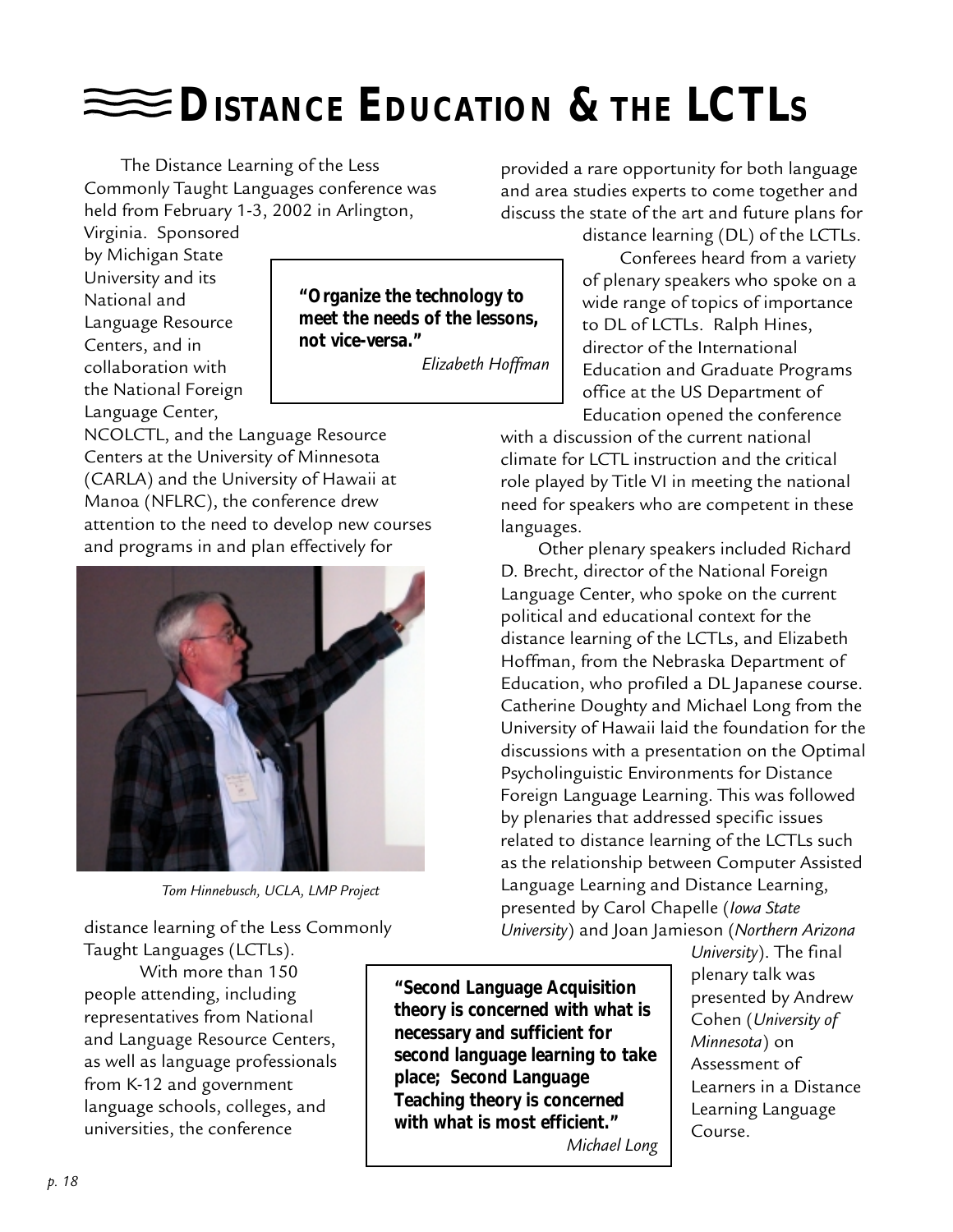

*Carol Chapelle, University of Iowa*

computer-based language testing programs, and language learning materials.

Finally, conferees were invited to participate in world area breakout sessions where they met with their colleagues to discuss priorities for the development of new materials and courses for DL of languages from their world area. Conferees met twice during the conference to discuss their opinions regarding DL of languages, to evaluate the degree to which DL courses have been developed for their languages, and to discuss their future plans regarding DL of the languages of their world area.

The conference provided an arena where

people from various backgrounds, government, language, and area studies, could come together to learn about and make plans for addressing the critical need for more people to have proficiency in the LCTLs.

Follow-up sessions will be planned in conjunction with specific area studies meetings. Cooperation among participants, the National Resource Centers, and Language Resource Centers will continue to refine goals and encourage more development in the distance learning of LCTLs.

> *Margo Glew, Ph.D, Coordinator Less Commonly Taught Languages Program Michigan State University*

The DL-LCTL conference web site includes LCTL links, outlines and discussions of the plenary sessions, and an extensive bibliography of distance learning can be found at: *http:// langinnovate.msu.edu/conference-distancelearning.html.*

A database of existing DL LCTL courses is at *http:/ /carla.acad.umn.edu/LCTL/access.html* on the CARLA website.

Conferees also had the opportunity to meet with and hear from distance learning program, course, and materials developers who shared the successes and challenges of their

various projects. Conference goers heard about resources such as those at CARLA, the Language Materials Project at UCLA, and the Langnet project. Others shared their administrative experiences and challenges with distance learning programs large and small. Among the courses profiled were examples of distance learning courses in Russian, Japanese, and Kiswahili. Materials profiled included examples of web authoring programs,



*Andrew Cohen, University of Minnesota*

**"[Learner] collaboration needs to be guided by the task and directed toward a product."** *Carol Chapelle*